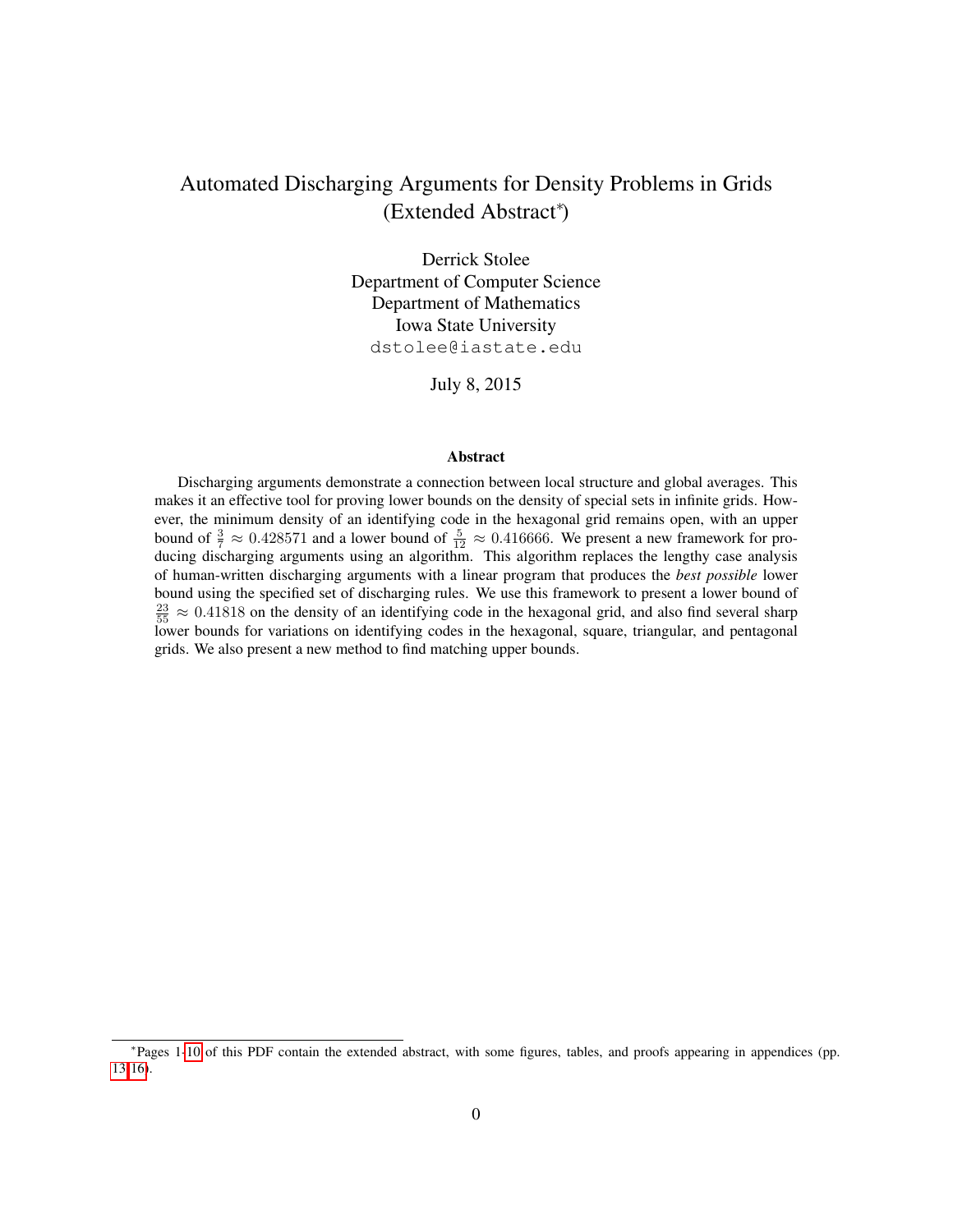#### 1 Introduction

The discharging method is a well-known technique in discrete mathematics, especially due to its use in the computer-assisted proofs of the Four Color Theorem [\[1,](#page-11-0)[2,](#page-11-1)[30\]](#page-12-0). Since that first incredible achievement, almost all other discharging proofs have been verified manually. Applications of discharging include coloring planar graphs [\[6\]](#page-11-2), density problems in grids [\[7,](#page-11-3)[8\]](#page-11-4), and structural problems on circulant graphs [\[11\]](#page-11-5). Despite its wide use, producing an effective discharging argument is very challenging and the proofs become complicated by a lengthy case analysis. We present an algorithmic method for producing discharging arguments and apply this method to prove lower bounds on the density of sets in infinite grids.

A *plane grid* is an infinite graph embedded in the plane. We will consider four plane grids: the hexagonal, the square, triangular, and pentagonal grids, as shown in Figure [1.](#page-1-0) These grids model the structure of a wireless sensor network where the nodes are placed in a rigid lattice, as would be typical for use in a field for drought monitoring [\[9\]](#page-11-6). Due the low cost of wireless sensor nodes, these networks can be so large that the boundary of the network is a small portion of the entire network, so using an infinite grid is an effective way to approximate the network. Karpovsky, Chakrabarty, and Levitin [\[21\]](#page-11-7) considered the problem of detecting faults in such a network and defined an *identifying code* to be a set X of vertices in the grid where the intersection of X with the closed neighborhood of each vertex is distinct. If  $N(v)$  is the set of vertices adjacent to v, then the closed neighborhood  $N[v]$  is the set  $N(v) \cup \{v\}$ . Thus an identifying code X in a grid G satisfies  $N[v] \cap X \neq \emptyset$  for all  $v \in V(G)$  and  $N[v] \cap X \neq N[u] \cap X$  for all distinct vertices  $u, v \in V(G)$ .

An identifying code exists in a graph G if and only if there are no *twins* (distinct vertices u, v where  $N[u] = N[v]$  since using the entire vertex set can identify all vertices. The interesting problem is to determine the *smallest* identifying code in G, to minimize the cost of placing fault-detection devices on the nodes representing elements of the code.

In an infinite grid, any identifying code will be infinite, so we need a notion of density instead of size. For a vertex v, let  $B_r(v)$  be the set of vertices within distance r of v in G. Given a vertex  $v \in V(G)$ , The *density* of a set  $X \subseteq V(G)$ , denoted  $\delta(X; v)$ , is defined as a limit of the proportion of elements of X in the ball of radius r, as r grows:  $\delta(X; v) = \limsup_{r \to \infty} \frac{|B_r(v) \cap X|}{|B_r(v)|}$  $\frac{\partial F(v) |X|}{|B_r(v)|}$ . In the grids we consider, the vertex v is irrelevant and we use  $\delta(X)$  in place of  $\delta(X; v)$ .

Cohen *et al.* [\[5\]](#page-11-8) demonstrated an identifying code in the hexagonal grid of density  $\frac{3}{7}$ , and Cukierman and Yu [\[8\]](#page-11-4) found several other constructions of this density. However, lower bounds on the optimal density have not reached this upper bound, despite several attempts [\[5,](#page-11-8)7,8,21], with the most recent lower bound of  $\frac{5}{12}$  by Cukierman and Yu [\[8\]](#page-11-4).

<span id="page-1-1"></span>**Theorem 1.** If X is an identifying code in the hexagonal grid, then  $\delta(X) \ge \frac{23}{55} = 0.4\overline{18}$ .

<span id="page-1-0"></span>We prove Theorem [1](#page-1-1) using a new computer-automated method for constructing discharging arguments.



*Figure 1:* Examples of plane grids.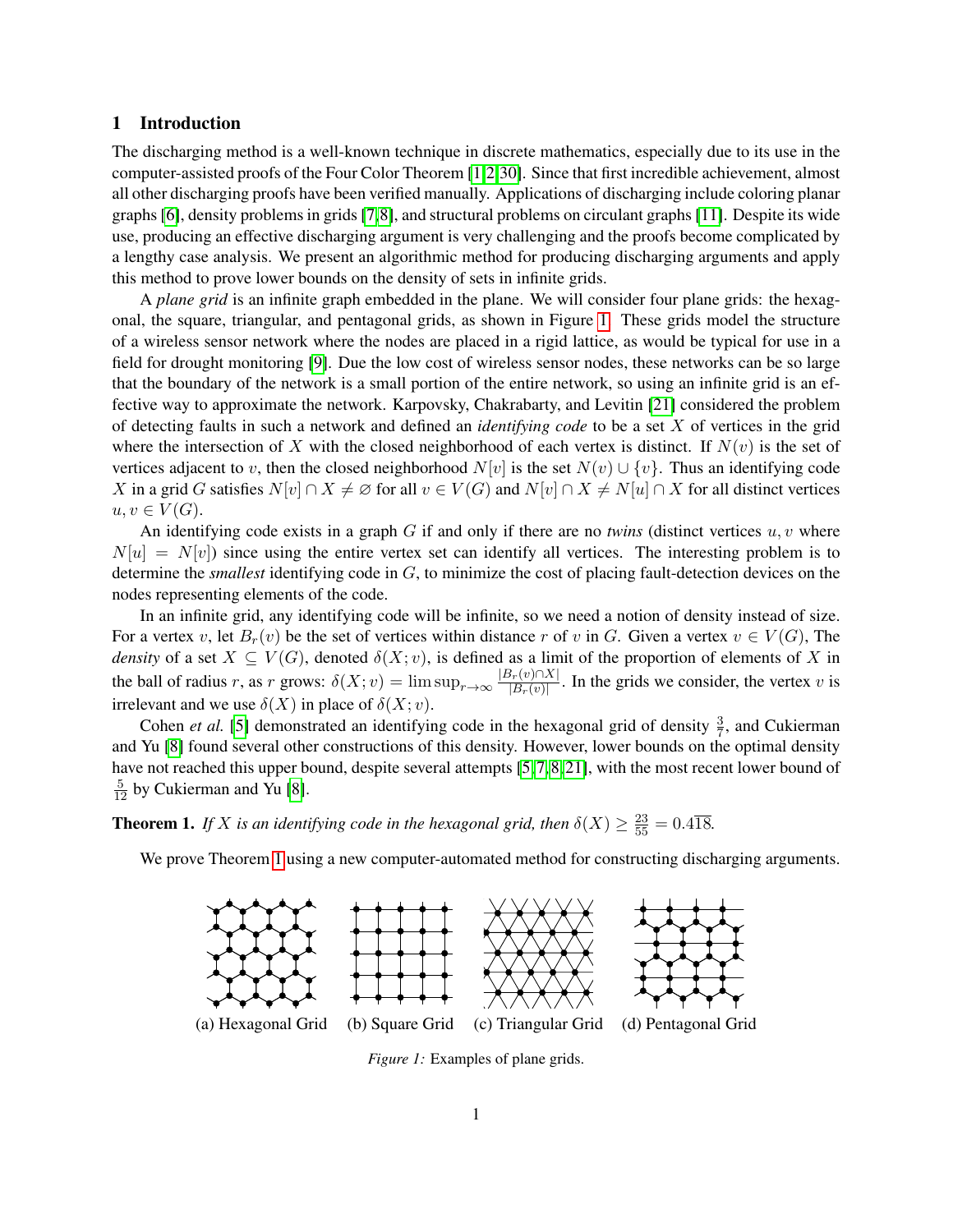Due to the generality of the method and the modular nature of the implementation, the method also demonstrates lower bounds for other grids and for other variants on identifying codes. Thus, several sharp lower bounds are proven for these variants in the hexagonal, square, and triangular grids, which were major theorems of previous work [\[3,](#page-11-9) [16,](#page-11-10) [21,](#page-11-7) [22,](#page-12-1) [31,](#page-12-2) [33\]](#page-12-3).

Our main contribution is the development of this new computational approach to producing discharging arguments. In Section [3,](#page-4-0) we discuss the structure of our discharging arguments. A recent survey by Cranston and West [\[6\]](#page-11-2) includes a more general perspective, but focuses mostly on coloring planar graphs. Briefly, discharging arguments all feature three main steps: (1) assigning initial charge, (2) distributing charge according to certain discharging rules, and (3) verifying that all objects have a certain amount of charge. The most novel contribution of this new framework is that steps (2) and (3) are done in opposite order. By using a combinatorial generation algorithm, we enumerate every possible way that the discharging rules can interact on a single object and create a linear program based on those interactions. Every feasible solution corresponds to a correct discharging argument, and an optimal solution provides the largest lower bound possible using that set of rules. This pairing of combinatorial generation and linear programming is similar to the use of generating and solving a semidefinite program in Razborov's flag algebra method [\[27\]](#page-12-4), which has gained significant attention in recent years (see Razborov's survey [\[28\]](#page-12-5)).

The purpose of this extended abstract is to demonstrate how a custom computer algorithm can produce a discharging argument using minimal human interaction. We name our method *ADAGE* for "Automated Discharging Arguments using GEneration," and a specific proof using the framework is an *adage*. While an adage is a short saying that conveys a general truth, an adage proof has a very short description while the computer handles the significant case analysis. In Section [2](#page-2-0) we discuss the important properties of the plane grids in more detail, followed by a definition of a *configuration* and *forbidden configuration*. In Section [3](#page-4-0) we set up the discharging argument, demonstrate how it is linked to the density of a set  $X$ , and discuss the structure of discharging rules. The most crucial step is discussed in Section [4,](#page-6-0) where a linear program is built to satisfy the assertions of the discharging argument. Section [5](#page-8-0) defines several variations on an identifying code, and the results on these variations are listed in Table [1.](#page-14-0) In Section [6,](#page-9-0) we use the resulting discharging arguments to search for sets whose density matches the lower bound presented by the discharging argument. Using this technique, we find matching examples for some problems. Appendices ?? and [B](#page-14-1) list several options for possible discharging rules in the three grids and the lower bounds demonstrated by the adage proofs using those rules.

#### <span id="page-2-0"></span>2 Grids, Density, and Configurations

We shall use standard graph theory terminology (see West [\[36\]](#page-12-6)) to treat a grid  $G$  as an infinite plane graph with vertex set  $V(G)$ , edge set  $E(G)$ , and face set  $F(G)$ .

The grids  $G$  have an automorphism group as graphs, but we will restrict the automorphisms to be affine linear maps on the plane with determinant 1. Specifically, we allow rigid motions that are translations and rotations, but do not allow reflection (as such maps would have determinant −1). We make this restriction based on intuition since previous discharging arguments in grids have made use of distinguishing between clockwise and counter-clockwise arrangements, which would be lost if we allowed reflection. Under these automorphisms, all four grids are face-transitive, and all but the pentagonal grid are vertex-transitive. If we did not allow rotation, then the hexagonal grid would not be vertex-transitive and the triangular and pentagonal grids would not be face-transitive.

For a vertex  $v \in V(G)$  and an integer  $r \geq 0$ , the *ball of radius* r *around* v is the set of vertices within distance r of v and is denoted by  $B_r(v)$ . The *faces within distance* r of v is the set of faces incident to vertices in  $B_{r-1}(v)$  and is denoted by  $F_r(v)$ . For a face  $f \in F(G)$ , define  $B_r(f)$  to be the vertices v where  $f \in B_r(v)$  and  $F_r(f)$  to be the faces incident to vertices in  $B_{r-1}(f)$ .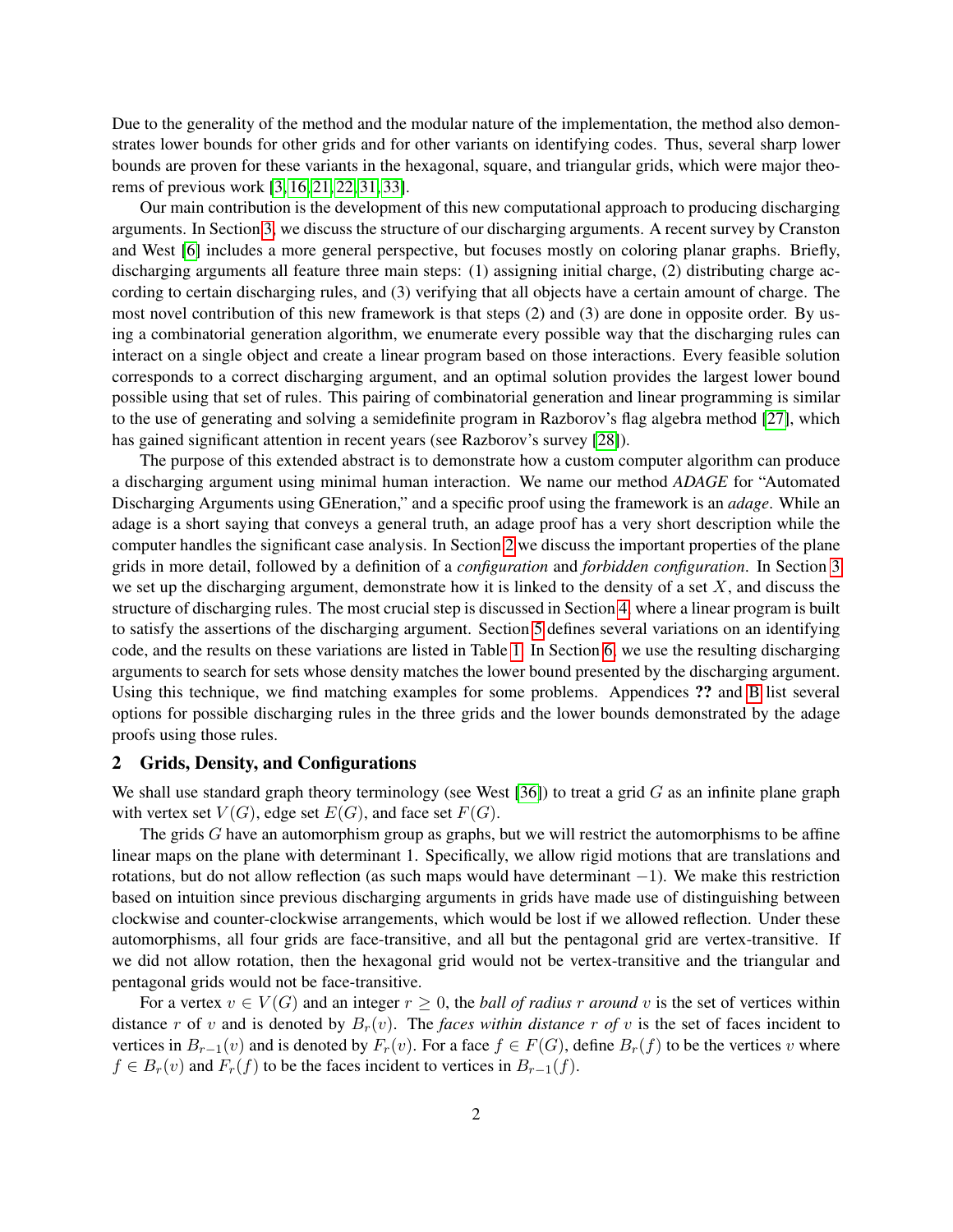

<span id="page-3-0"></span>*Figure 2:* Forbidden configurations for identifying codes in the hexagonal grid. Black vertices are elements of  $S_1$  and white vertices are not elements of  $S_0$ .

A grid is *amenable* if the maximum degree of a vertex in G is finite, the maximum length of a face in G is finite, and  $\lim_{r\to\infty} \frac{|B_{r+d}(v)\setminus B_r(v)|}{|B_r(v)|} = 0$  for all finite values  $d \ge 0$ . Amenable grids have the property that the boundary of a ball is a vanishing proportion of the volume of the ball as the radius of the ball grows. Using this basic property, it is not difficult to make the following observation.

<span id="page-3-1"></span>**Observation 2.** Let G be an amenable plane grid. Then, for  $u, v \in V(G)$ ,  $\lim_{r\to\infty} \frac{|B_r(u) \cap B_r(v)|}{|B_r(u) \cup B_r(v)|} = 1$ , and *hence for any set*  $X \subseteq V(G)$ *,* 

$$
\delta(X, u) = \limsup_{r \to \infty} \frac{|B_r(u) \cap X|}{|B_r(u)|} = \limsup_{r \to \infty} \frac{|B_r(v) \cap X|}{|B_r(v)|} = \delta(X, v).
$$

By this observation, we can define one vertex in  $V(G)$  as the "zero vertex," denoted by  $v_0$ , and define the *density* of a set  $X \subseteq V(G)$  to be the limit  $\delta(X) = \limsup_{r \to \infty} \frac{|B_r(v_0) \cap X|}{|B_r(v_0)|}$  $\frac{|B_r(v_0)| |\Delta|}{|B_r(v_0)|}$ . We also define one face in  $F(G)$  as the "zero face" denoted by  $f_0$ .

A *configuration* is a tuple  $(V, S_0, S_1, F)$  where V is a finite set of vertices in  $V(G)$ ,  $S_0$  and  $S_1$  are disjoint subsets of V, and F is a finite set of faces in  $F(G)$ . We call  $S_1$  the *elements* and  $S_0$  the *nonelements*. While we require that  $S_0 \cap S_1 = \emptyset$ , we do not require that  $S_0 \cup S_1 = V$ . Vertices in  $V \setminus (S_0 \cup S_1)$  are considered *undetermined vertices*. Frequently, we will denote a configuration by C and refer to the entries of the tuple  $(V, S_0, S_1, F)$  by  $V(C)$ ,  $S_0(C)$ ,  $S_1(C)$ , and  $F(C)$ . The automorphism group of G naturally acts on configurations to produce a notion of isomorphism between configurations.

Such a configuration C represents a finite induced subgraph of the grid G and its planar dual  $G^*$ , as well as some information about X on that induced subgraph. Specifically, a configuration C is *embedded* in X if  $S_1(C) \subseteq X$ , and  $S_0(C) \subseteq V(G) \setminus X$ . Further, C is *embeddable* in X if there exists a configuration C' isomorphic to C such that  $C'$  is embedded in X.

Many families of subsets of  $V(G)$ , such as identifying codes, can be defined in terms of *forbidden configurations*. Given a collection  $\mathcal{F} = \{C_1, \ldots, C_k\}$  of configurations, the family forb $(\mathcal{F})$  consists of sets  $X \subset V(G)$  where for every  $C_i \in \mathcal{F}$ , the configuration  $C_i$  is not embeddable in the set X. For a single configuration C, we use forb $(C)$  to denote forb $({C})$ .

For example, a *dominating set* is a set  $X \subseteq V(G)$  such that  $N[v] \cap X \neq \emptyset$  for all vertices  $v \in V(G)$ . If  $v \in V(G)$  and C is the configuration with  $V(C) = S_0(C) = N[v]$ , then forb $(C)$  is the family of dominating sets in G. Observe that for the family F of configurations in Figure [2,](#page-3-0) forb(F) is the family of identifying codes in the hexagonal grid.

For a family  $\mathcal{F} = \{C_1, \ldots, C_k\}$  of forbidden configurations and a configuration C where  $S_0(C)$  =  $S_1(C) = \emptyset$ , we say that a configuration C' is an F-realization of C if  $V(C') = V(C)$ ,  $S_0(C') \cup S_1(C') =$  $V(C')$ , and  $C'$  does not contain any configuration  $C_i \in \mathcal{F}$ . It is not difficult to generate all  $\mathcal{F}$ -realizations of a configuration C up to isomorphism using standard techniques. If  $\mathcal{F} = \emptyset$ , then there are  $2^{|V(C)|}$  realizations of C, and possibly fewer when  $\mathcal{F} \neq \emptyset$ .

We will use this method of generating  $\mathcal F$ -realizations of a configuration C to examine all cases of how an embedding of C in the grid G can intersect a set X. But first, we must discuss the structure of our discharging argument.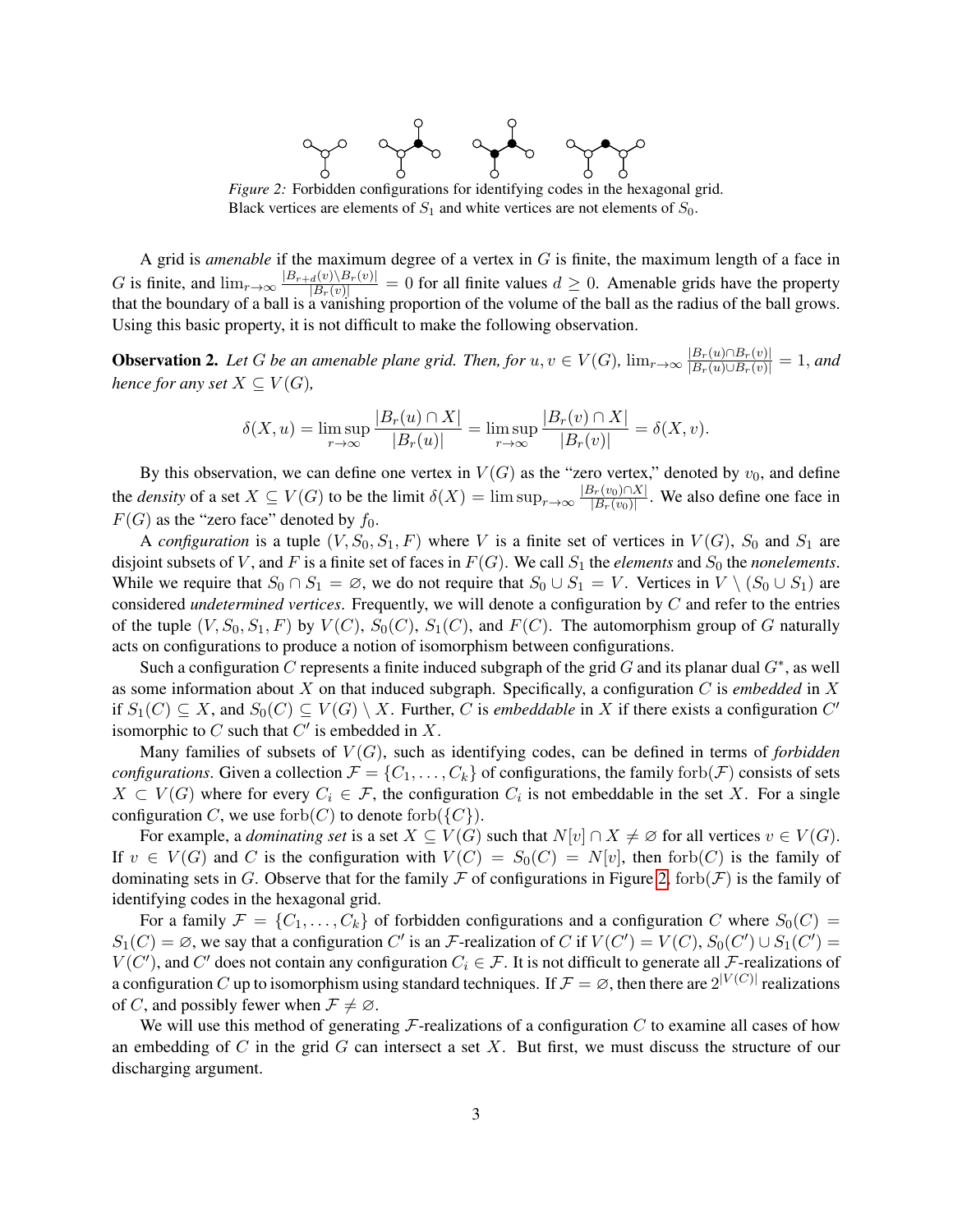#### <span id="page-4-0"></span>3 Charge Assignment and Discharging Rules

For our discharging argument, we will consider vertices and faces of G to be *chargeable objects* in that we will associate them with a numerical value, called a *charge*. We assign a charge function  $\mu: V(G) \to \mathbb{R}$  on the vertices of G and a charge function  $\nu : F(G) \to \mathbb{R}$  on the faces of G. These functions are based on the

positions of the elements in a set  $X \subseteq V(G)$ : for every vertex  $v \in V(G)$ ,  $\mu(v) = \begin{cases} 1 & v \in X, \\ 0 & v \in Y(G) \end{cases}$ 0  $v \notin X$ , and for every face  $f \in F(G)$ , let  $\nu(f) = 0$ . Observe that  $\sum_{v \in B_r(v_0)} \mu(v) + \sum_{f \in F_r(v_0)} \nu(f) = |X \cap B_r(v_0)|$  and hence

$$
\delta(X) = \limsup_{r \to \infty} \frac{|X \cap B_r(v_0)|}{|B_r(v_0)|} = \limsup_{r \to \infty} \frac{\sum_{v \in B_r(v_0)} \mu(v) + \sum_{f \in F_r(v_0)} \nu(f)}{|B_r(v_0)|}
$$

.

A *discharging function* is a function  $D_X: (V(G) \cup F(G)) \times (V(G) \cup F(G)) \rightarrow \mathbb{R}$  where  $D_X(x, y) =$  $-D_X(y, x)$  for all  $x, y \in V(G) \cup F(G)$ . Specifically, we can say that for two chargeable objects  $x, y \in V(G)$  $V(G) \cup F(G)$ , the value  $D_X(x, y)$  is the amount of charge to *exchange from x to y*. Given a discharging function  $D_X$ , we define the resulting charge functions  $\mu' : V(G) \to \mathbb{R}$  and  $\nu' : F(G) \to \mathbb{R}$  as follows:

$$
\mu'(v) = \mu(v) + \sum_{u \in V(G)} D_X(u, v) + \sum_{g \in F(G)} D_X(g, v).
$$
  

$$
\nu'(f) = \nu(f) + \sum_{u \in V(G)} D_X(u, f) + \sum_{g \in F(G)} D_X(g, f).
$$

For values  $c, d > 0$ , we say that  $D_X$  is  $(c, d)$ -local if  $|D_X(x, y)| \leq c$  always, and  $D_X(x, y) = 0$ whenever the distance between x and y in G exceeds d. If a discharging function  $D_X$  is  $(c, d)$ -local and the grid is amenable, then the change in the total charge within the ball is negligible compared to the total charge of the ball.

Our main assertion for a "good" discharging function is that the resulting charge functions satisfy  $\mu'(v) \geq w$  and  $\nu'(f) \geq 0$  for all vertices  $v \in V(G)$  and faces  $f \in F(G)$ . Roughly, this means that the initial charge on the vertices was "spread out" evenly so that every vertex has charge at least w, and the faces did not contribute any positive charge to the vertices and instead were simply "messengers" of charge. In the hexagonal grid, passing charge between vertices and faces can be particularly effective, since a face is incident to three antipodal pairs of vertices.

We make this assertion of a good discharging function concrete in the following theorem.

<span id="page-4-1"></span>**Theorem 3.** Let *G* be an amenable grid. Let  $X ⊆ V(G)$ ,  $c, d, w ≥ 0$ , and let  $D_X$  be a  $(c, d)$ -local discharging function. Define the charge functions  $\mu, \mu', \nu, \nu'$  by the discharging process using X and  $D_X$ . *If*  $\mu'(v) \ge w$  *for all*  $v \in V(G)$  *and*  $\nu'(f) \ge 0$  *for all*  $f \in F(G)$ *, then*  $\delta(X) \ge w$ *.* 

This theorem follows from basic limit computations. A proof is included in the appendix.

Theorem [3](#page-4-1) demonstrates that  $(c, d)$ -local discharging functions provide a way to bound the density of a set X. We consider  $\mu'(v) \geq w$  and  $\nu'(f) \geq 0$  to be *postconditions* for the discharging process (where the initial charge values form *preconditions*). However, as defined, the function  $D<sub>X</sub>$  depends on the entire (possibly infinite) set X. This is not an effective strategy for us to prove anything about a discharging function. In order to build *effective* discharging functions, we will assemble one using *discharging rules*.

Informally, a discharging rule is a way to examine the local situation around a chargeable object, and then decide to exchange a certain amount of charge among nearby chargeable objects. Such a rule could, for instance, consider which elements in  $B_2(v)$  are in X, and use that information to exchange charge between  $v$  and the vertices adjacent to  $v$ , or between  $v$  and the faces incident to  $v$ . If the amount of charge exchanged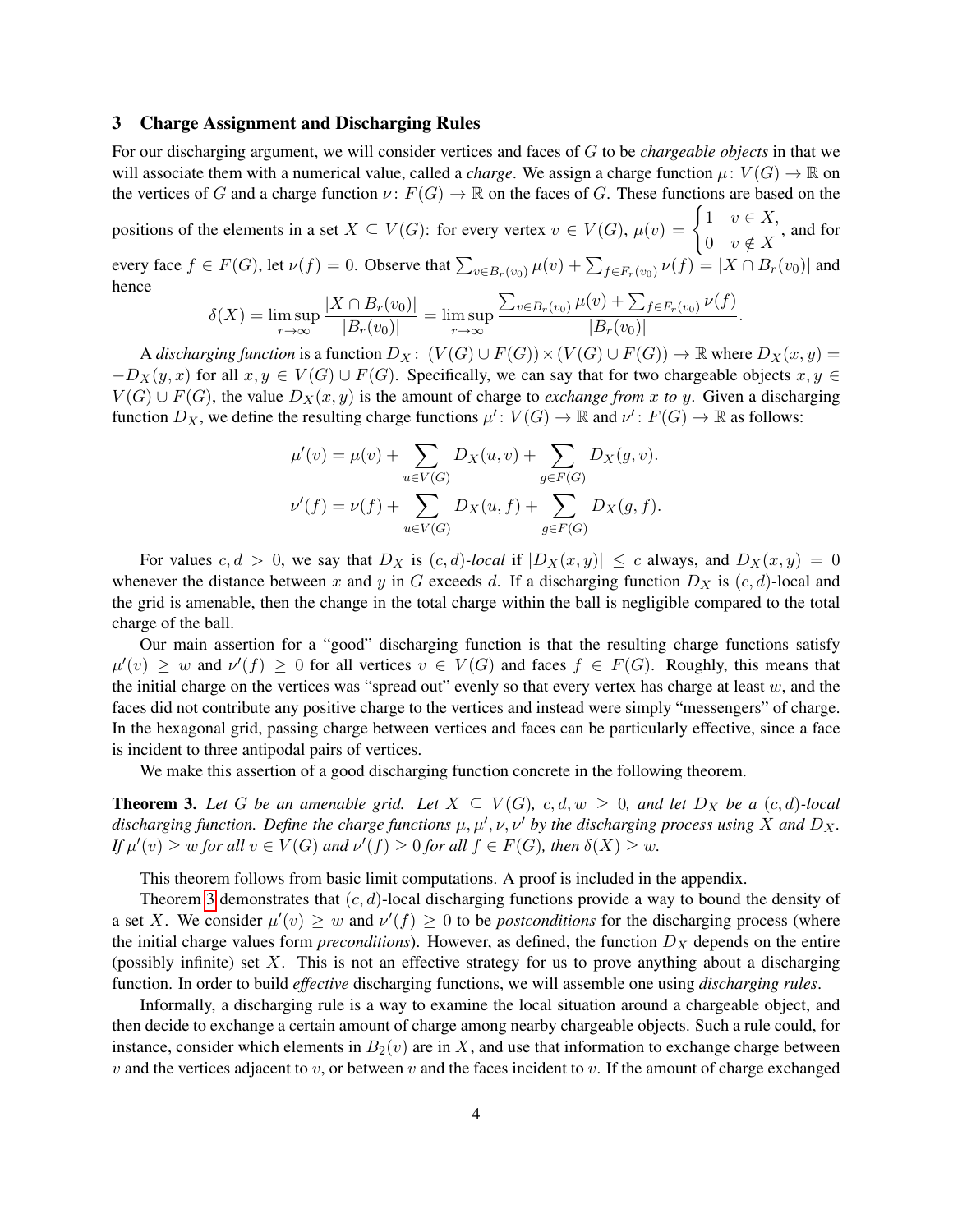depends only on the isomorphism class of the configuration  $(B_2(v), B_2(v)\setminus X, B_2(v)\cap X, F_1(v))$ , then this rule has a finite description, even though it is applied an infinite number of times. When several discharging rules are applied simultaneously, the discharging function  $D<sub>X</sub>$  is defined by collecting all of the charge exchanges from all instances of the discharging rules.

Formally, a *discharging rule* is a tuple  $R = (C, z, y_1, \ldots, y_t, \sigma)$  where  $C$  is a configuration,  $z, y_1, \ldots, y_t$ are chargeable objects in C, and  $\sigma$  is a function  $\sigma: \{0,1\}^{V(C)} \times \{y_1,\ldots,y_t\} \to \mathbb{R}$ . We will consider the first parameter of  $\sigma$  to be the incidence vector corresponding to the set  $X \cap V(C)$ . Thus  $\sigma(X \cap V(C), y_i)$ determines how much charge to exchange from  $y_i$  to z, given the realization of C. For an embedding  $\pi$ of C into G, the rule considers  $\pi^{-1}(X) \cap V(C)$  and the function  $\sigma$  defines that some amount of charge is exchanged from each  $\pi(y_i)$  to  $\pi(z)$ . Thus, the rule defines a discharging function  $D_X^R$  as

$$
D_X^R(a,b) = \sum_{\substack{\pi : \pi(z) = b \\ i : \pi(y_i) = a}} \sigma(\pi^{-1}(X) \cap V(C), y_i) - \sum_{\substack{\pi : \pi(z) = a \\ i : \pi(y_i) = b}} \sigma(\pi^{-1}(X) \cap V(C), y_i).
$$

The above definition states that the amount of charge sent from  $a$  to  $b$  is the combination of the charge sent from a to b via all embeddings of the rule where  $\pi(z) = b$  and  $\pi(y_i) = a$  for some i, minus the charge sent from b to a via all embeddings of the rule where  $\pi(z) = a$  and  $\pi(y_i) = b$  for some i.

If  $R_1, \ldots, R_m$  is a list of rules, then the discharging function  $D_X$  resulting from using these rules simultaneously is defined as  $D_X(a, b) = \sum_{i=1}^m D_X^{R_i}(a, b)$ .

We can very quickly describe the configuration C and chargeable objects  $z, y_1, \ldots, y_t$  of a discharging rule. The function  $\sigma$  is more complicated, and in fact we do not specify it at all. For each possible element of the domain of  $\sigma$ , we create a variable. In the next section, we will describe how to create a linear program to assign value to these variables, thereby completely defining the discharging rules.

We now describe a few discharging rules that can be defined for any grid. The following list carefully defines each rule, but these rules can be simply described for the hexagonal grid by Figure [3.](#page-6-1)

- $D_iR_j$ : Let z be a vertex and y a vertex with  $d(z, y) = i$ . Consider the configuration  $B_j(z) \cap B_j(y)$ . Use the information from  $X \cap B_i(z) \cap B_i(y)$  to specify how much charge is exchanged from y to z.
- $V_i$ : Let z be a vertex, and consider the configuration on  $B_i(z)$  and  $F_1(z)$  and let  $\{y_1, \ldots, y_t\} = F_1(z)$ . Use the information from  $X \cap B_i(z)$  to specify how much charge is exchanged from each  $y_i$  to z.
- $\sim N$  : Let z be a vertex and consider the configuration C on  $F_1(z)$  that contains all vertices incident to the faces in  $F_1(z)$ . Use the information from  $X \cap C$  to specify how much charge is exchanged from each incident face to z. In the hexagonal grid, N is larger than  $V_2$  but smaller than  $V_3$ .
- $N^+$ : Let z be a vertex and f an incident face, and consider the configuration C on  $F_1(z)$  that contains all vertices incident to the faces in  $F_1(z)$  and all vertices within distance two of f. Use the information from  $X \cap C$  to specify how much charge is exchanged from f to z.

It is possible to define an infinite number of discharging rules. Note that some rules are inherently *more complex* than others, so a partial ordering can be defined on the rules. For instance,  $V_1 \subset V_2 \subset N \subset V_3$ , so  $N$  is at least as effective as  $V_2$ . We call attention to a few features of the discharging rules that should be balanced carefully in order to create the most effective rules.

*Scope of Information.* The larger the configuration used for the discharging rule, the more information is known about the local environment of the chargeable object receiving charge. However, as the configuration C grows, the number of realizations of the rule grows approximately as  $2^{|V(C)|}$ , with some loss for symmetry and for avoiding forbidden configurations.

*Range of Exchange.* Depending on the distance between  $z$  and the  $y_i$ 's, charge can be exchanged across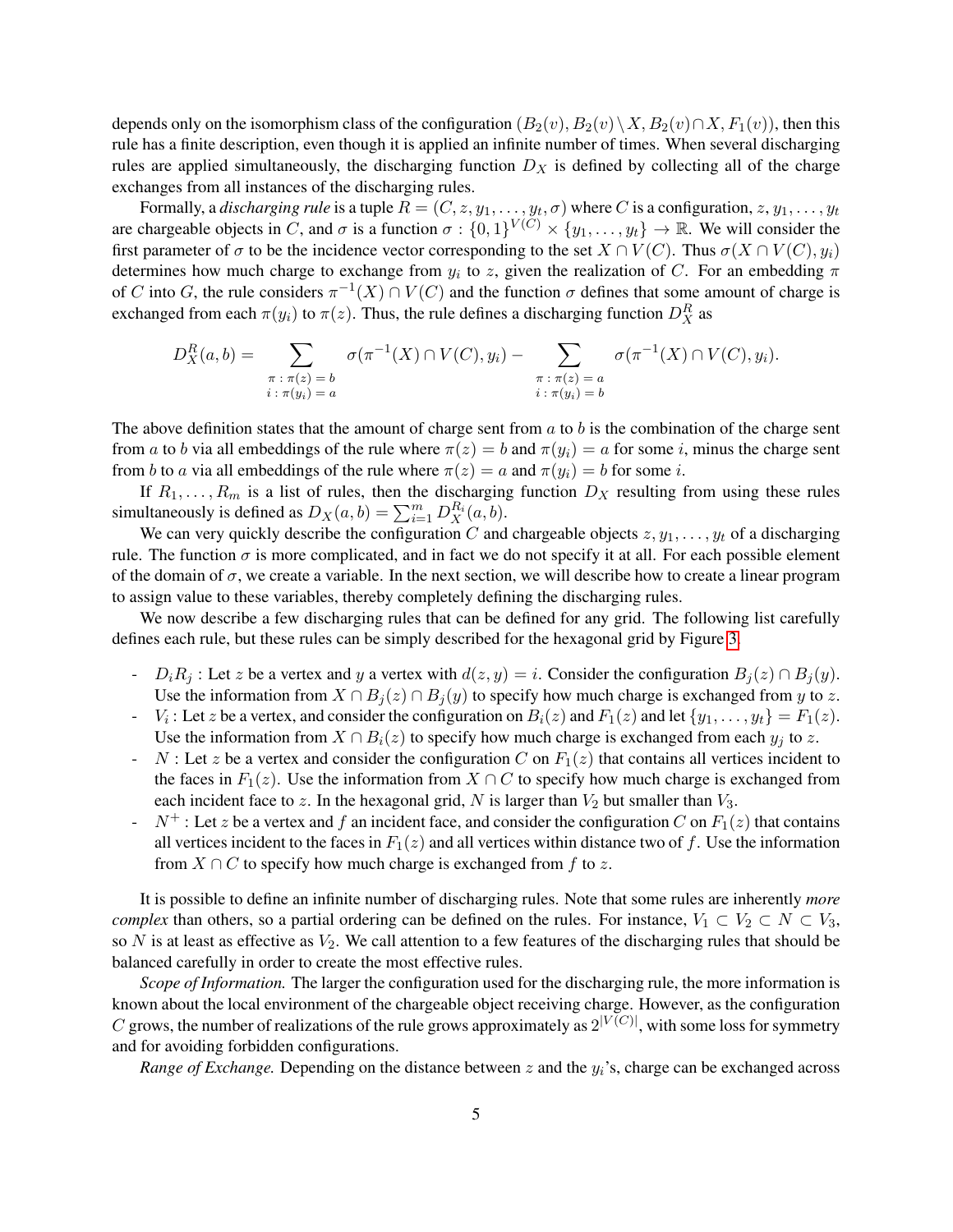<span id="page-6-1"></span>

*Figure 3:* Examples of Rules in the Hexagonal Grid.

several distances. It may be beneficial to allow for charge to move longer distances, especially if it is possible to have large regions in  $G$  where  $X$  is much less dense than in other areas.

*Dependence.* For nearby chargeable objects, the configurations for different discharging rules overlap. Thus, some information is shared between the chargeable objects and that information can be used to assign value to the rule.

With these ideas in mind, we will describe a few extra features that can be used to customize our discharging arguments. These features exist to mimic patterns in human-created discharging arguments. When appropriate, we will "lose" information in order to reduce the number of cases we check.

See Figure [7](#page-16-0) for the rule S (for "simple"). The rule S considers a vertex  $v_0$  and its three neighbors  $v_1, v_2, v_3$  and exchanges charge from  $v_1$  to  $v_0$ . The information used to describe the amount is listed by a set of *keys*, where each key is a linear combination of variables  $x_0, \ldots, x_3$  where  $x_i$  has value 1 if and only if  $v_i$  is an element. The "value" of a discharging rule is described by the tuple of key values preceded by a label for the rule; the description used for the simple rule is  $s(x_0, x_1, x_2 + x_3)$ . Thus, if  $x_2 + x_3 = 1$ , we "forget" which vertex is an element and which vertex is not. We also use two *kernel inequalities*. These inequalities are checked in order, and if they are satisfied we ignore any key values that do not use variables from that inequality and use "\*" to signify an unknown quantity. For example, when  $x_0 \geq 1$ , the only value to consider is  $s(1, *, *)$ ; this essentially implies that we do not want elements to receive charge from neighbors. Also when  $x_0 + x_1 \le 0$ , the only value to consider is  $s(0, 0, *)$ ; this essentially implies that we do not want to exchange charge between nonelements. There are five distinct ways to complete this rule, and these are listed in Figure [7](#page-16-0) along with values that will imply a lower bound of  $\frac{2}{5}$  on the density of an identifying code in the hexagonal grid.

By carefully designing keys and kernels for rules, we can greatly reduce the number of cases to check. Specifically, kernels are particularly helpful to restrict a rule when it sees a configuration that is more dense than expected in a sparse set.

This step of creating a discharging argument is the step that requires the most amount of creativity and human intervention. Creating interesting and effective rules is really where the proof author has most control, and this step is absolutely crucial in determining whether a discharging proof will provide a strong lower bound. The strength of the rules must be balanced with the computational challenge of verifying their correctness, which is the topic of the next section.

#### <span id="page-6-0"></span>4 The Linear Program

The most difficult part of assigning value to discharging rules is verifying that objects of low charge receive enough charge to meet the goal charge while guaranteeing that objects of high charge do not lose so much charge they drop below the goal charge. In the contrapositive, it must be impossible to construct a configuration around a chargeable object where every discharging rule is evaluated and the resulting charge violates the postconditions. Thus, we shall create a configuration  $C$  around each chargeable object (up to isomor-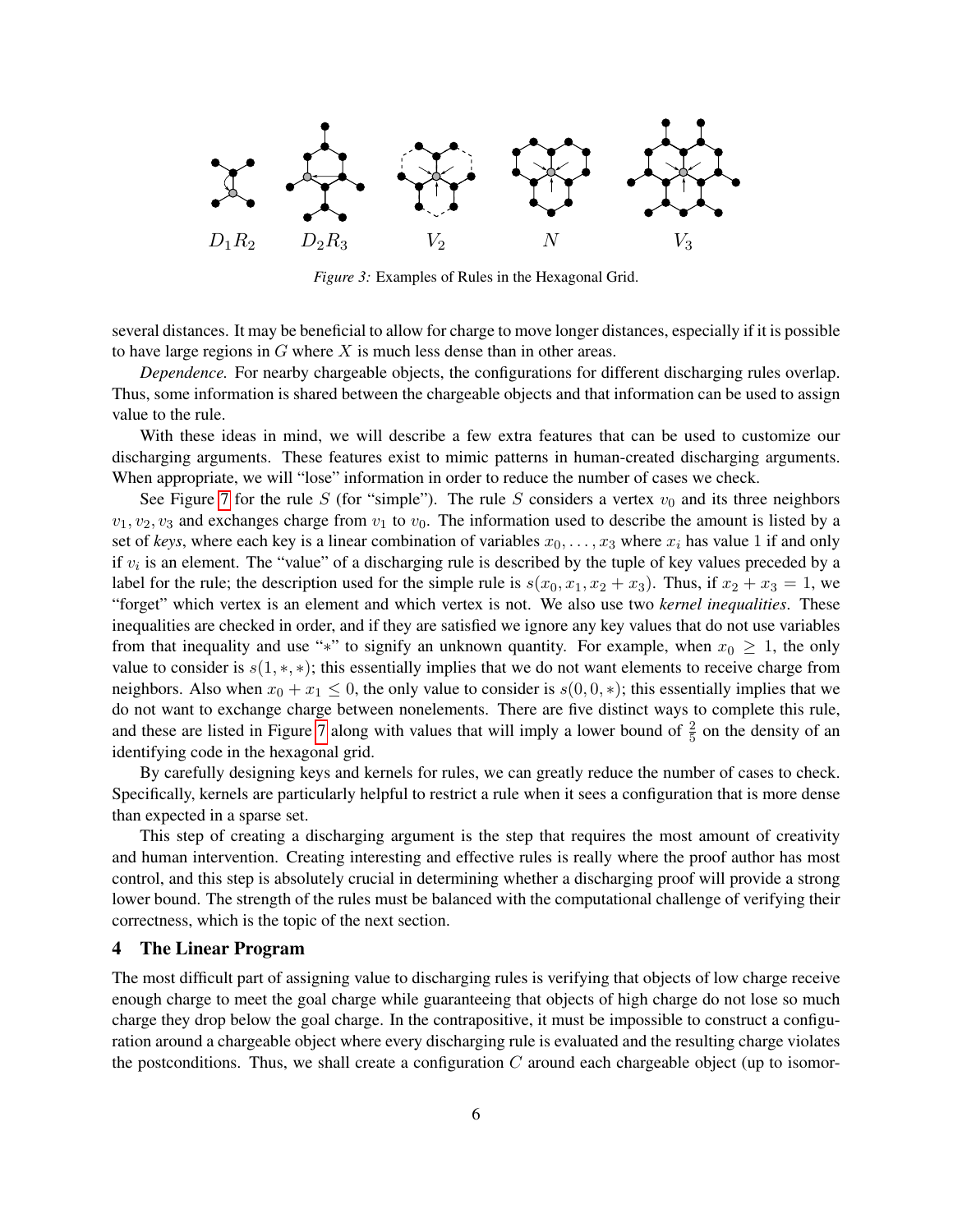<span id="page-7-0"></span>

*Figure 4:* The rules  $N$  and  $J_2$  and the resulting constraint configurations.

phism) such that C contains the shape of each rule that can exchange charge to or from that object, and then generate each  $\mathcal F$ -realization of C. Every such realization determines which realizations of the discharging rules to use, and these values are combined to form a constraint in a linear program.

Recall that our postconditions for vertices and faces are implied by the following inequalities:

$$
\mu'(v) = \mu(v) + \sum_{u \in V(G)} D_X(u, v) + \sum_{g \in F(G)} D_X(g, v) \ge w
$$
  

$$
\nu'(f) = \nu(f) + \sum_{u \in V(G)} D_X(u, f) + \sum_{g \in F(G)} D_X(g, f) \ge 0
$$

Since we are using a finite list of finite-sized discharging rules, this inequality will in fact use a finite number of nonzero terms. Also, the amount of exchanged charge depends on a finite-sized local region about each chargeable object. Given a grid G and a list  $R_1, \ldots, R_m$  of discharging rules, the *constraint configuration* about a chargeable object x is defined as the set of faces and vertices that appear in an embedding  $\pi(C)$  of a configuration  $C = C(R_i)$  such that  $\pi(z(R_i)) = x$  or  $\pi(y_i(R_i)) = x$  for some i. Observe that the constraint configurations about two chargeable objects, x and  $x'$ , are isomorphic if and only if x and  $x'$ are in orbit within G.

For example, consider the rules N and  $J_2$  in the hexagonal grid as shown in Figure [4.](#page-7-0) Since the hexagonal grid is vertex- and face-transitive, we only need to consider the constraint configurations for  $v_0$  and  $f_0$ . About  $v_0$ , there are three embeddings of N and three embeddings of  $J_2$  such that the vertices  $z(N)$  and  $z(J_2)$  are mapped to  $v_0$ . Together, these embeddings form a constraint configuration about  $v_0$  consisting of all faces in  $F_2(v_0)$ , and all vertices incident to a face in  $F_2(v_0)$ . About  $f_0$ , there are 18 embeddings of N and six embeddings of  $J_2$  such that one of the faces  $y_1(N), y_2(N), y_3(N)$  or the face  $y_1(J_2)$  are mapped to  $f_0$ . Together, these embeddings form a constraint configuration about  $f_0$  consisting of all faces in  $F_1(f_0)$ and all vertices incident to a face in  $F_1(f_0)$ . These constraint configurations are shown in Figure [4.](#page-7-0)

Given a constraint configuration, the way the discharging rules assign value to the charge exchange is determined exactly by the way that  $X$  intersects the vertices of this configuration. Therefore, we generate all F-realizations of the constraint configuration. Given an F-realization  $C'$  of our constraint configuration C, we add a constraint to our linear program.

Suppose we are using the rules  $R_1, \ldots, R_k$ . If C is a constraint configuration centered on a vertex v and C' is an F-realization of C, then we enforce that  $\mu'(v) \geq w$  after the discharging process is complete by adding the constraint

$$
\mu(v) + \sum_{j=1}^{k} \sum_{\pi: \pi(z(R_j)) = v} \sum_{i} \sigma_j(S_1(C'), y_i) - \sum_{j=1}^{k} \sum_{i, \pi: \pi(y_i(R_j)) = v} \sigma_j(S_1(C'), y_i) \ge w
$$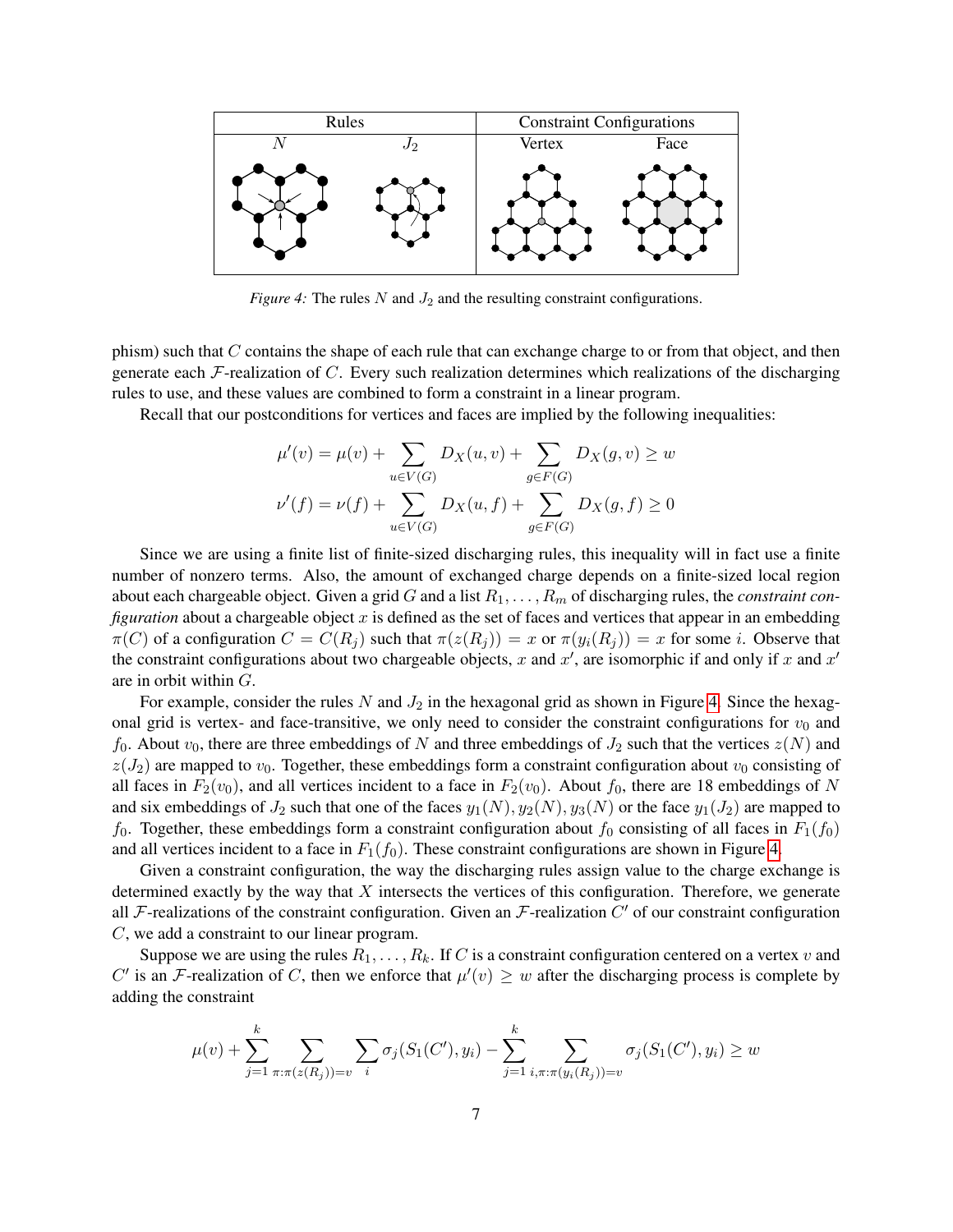to the linear program. If C is a constraint configuration centered on a face f and  $C'$  is an F-realization of C, then we enforce that  $\nu'(f) \geq 0$  after the discharging process is complete by adding the constraint

$$
\nu(f) + \sum_{j=1}^{k} \sum_{\pi: \pi(z(R_j)) = f} \sum_{i} \sigma_j(S_1(C'), y_i) - \sum_{j=1}^{k} \sum_{i, \pi: \pi(y_i(R_j)) = f} \sigma_j(S_1(C'), y_i) \ge 0
$$

to the linear program.

Observe that whenever these constraints are satisfied, the discharging argument demonstrates a lower bound of  $\delta(X) \geq w$  for any  $X \in \text{forb}(\mathcal{F})$ . In order to produce the largest lower bound, use max w as the optimization function of the linear program.

Thus, we have a complete description of an adage proof. In summary, the three main steps are: (1) Define a set of rules  $R_1, \ldots, R_k$ , and generate all F-realizations C' of their configurations, mapping the values  $\sigma_j(S_1(C'), y_i)$  to a list of variables; (2) For each constraint configuration (up to isomorphism), generate all  $\mathcal F$ -realizations and add the resulting constraint to the linear program; (3) Solve the linear program to determine the values  $\sigma_j(S_1(C'), y_i)$  and the lower bound w.

These steps were implemented and executed for several sets of rules, which are shown in Appendix [A.](#page-13-0) All software and data are available online<sup>[1](#page-8-1)</sup>. The following theorem implies Theorem [1.](#page-1-1)

Theorem 4. *Let* X *be an identifying code in the hexagonal grid. The adage proof using rule* N *demonstrates*  $\delta(X) \ge \frac{23}{55} \approx 0.41818.$ 

This bound of  $\frac{23}{55}$  seems to be a "natural" barrier, and not just an artifact of the rule N. The rule N exchanges charge between vertices and incident faces, using the faces to aggregate and balance the charge. We have a set of rules that exchange charge only among vertices and find the same bound of  $\frac{23}{55}$ .

The ADAGE framework as described is not tied to any specific grid or family of forbidden configurations  $F$ . In the next section, we discuss variations on identifying codes and summarize the adage proofs of sharp lower bounds for those variations.

## <span id="page-8-0"></span>5 Variations

Due to the modular development of the ADAGE framework for grids, the components for the grid and the forbidden configurations can be interchanged. This allows for adage proofs to be constructed for the hexagonal, square, triangular, and pentagonal grids. More planar grids could be implemented and used, including those that are not vertex- or face-transitive, such as the hexagon-triangle grid.

There are several variations of an identifying code, each with its own application to fault-detection in computer networks. A set  $X \subset V(G)$  matches these variations if the following constraints are satisfied:

- Dominating Set:  $N[v] \cap X \neq \emptyset$  for all  $v \in V(G)$ .
- Identifying Code:  $N[v] \cap X \neq \emptyset$  and  $(N[v] \cap X) \neq (N[u] \cap X)$  for all distinct  $u, v \in V(G)$ .
- Strong Identifying Code:  $N[v] \cap X \neq \emptyset$  and  $\{N[v] \cap X, N(v) \cap X\} \cap \{N[u] \cap X, N(u) \cap X\} = \emptyset$ for all distinct  $u, v \in V(G)$  (see [\[14,](#page-11-11) [18\]](#page-11-12)).
- Locating-Dominating Code:  $N(v) \cap X \neq \emptyset$  for  $v \notin X$ , and  $N(v) \cap X \neq N(u) \cap X$  for all distinct  $u, v \in V(G) \setminus X$  (see [\[4,](#page-11-13) [13,](#page-11-14) [16,](#page-11-10) [32\]](#page-12-7)).
- Open-Locating-Dominating (OLD) Code:  $N(v) \cap X \neq \emptyset$  and  $N(u) \cap X \neq N(v) \cap X$  for all distinct  $u, v \in V(G)$  (see [\[22,](#page-12-1) [31\]](#page-12-2)).
- Neighbor-Identifying Code:  $N[v] \cap X \neq \emptyset$  and  $N[u] \cap X \neq N[v] \cap X$  for all  $uv \in E(G)$ .

<span id="page-8-1"></span><sup>&</sup>lt;sup>1</sup>See <http://www.math.iastate.edu/dstolee/r/adage.htm> or <http://github.com/derrickstolee/ADAGE/> for all software and data.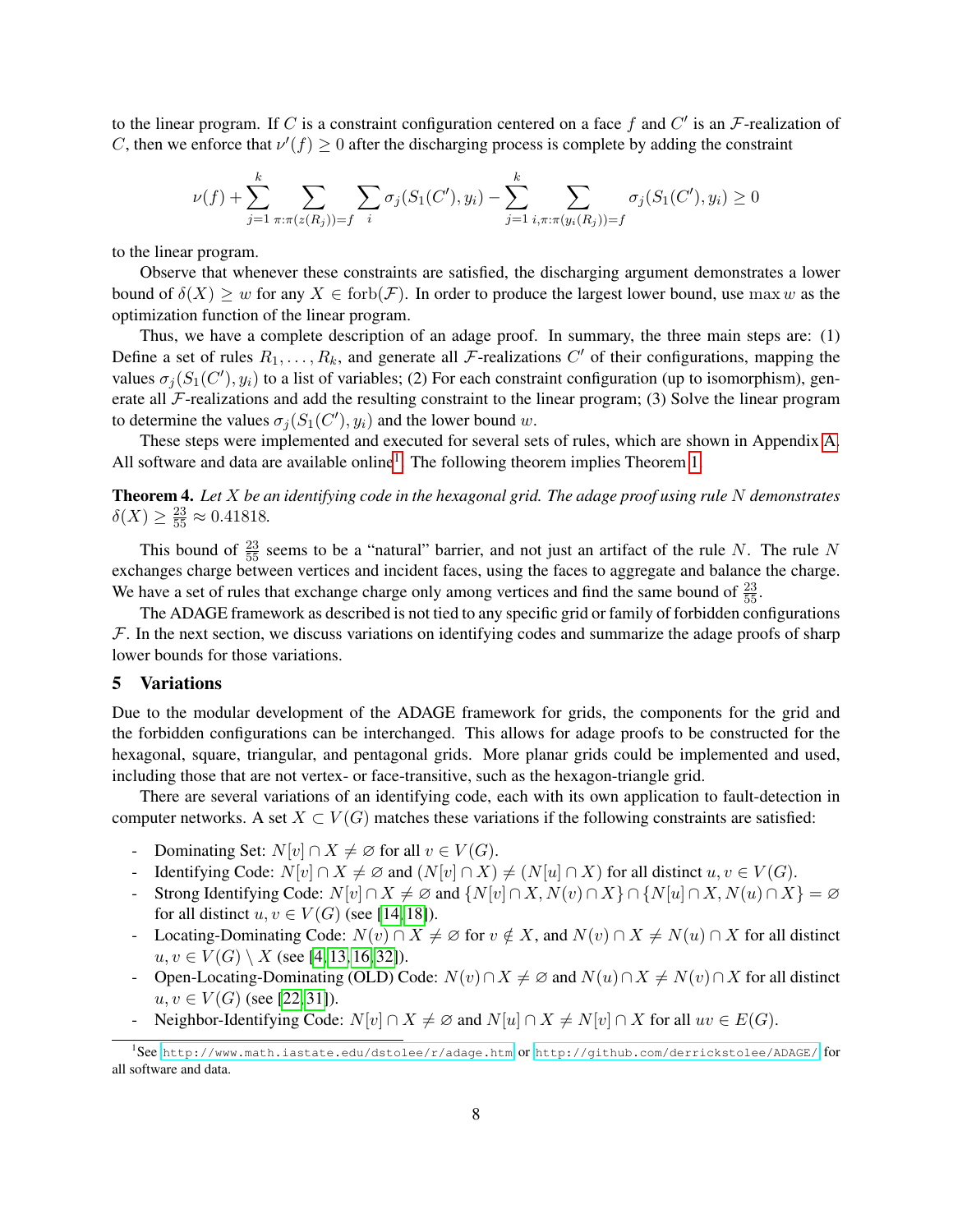All of these variations are implemented in the current version of ADAGE on grids. Several collections of discharging rules were used to find adage proofs of lower bounds on these variations, and the results can be found in Table [1.](#page-14-0) We believe this is the first use of neighbor-identifying codes; our motivation is to demonstrate that we can find sharp lower bounds without known results to guide our search. Below, we summarize adage proofs of previous sharp results with attribution to the first authors to find such bounds. See Appendix [B](#page-14-1) for lower bounds demonstrated by other rule sets.

Theorem 5 (Ben-Haim and Litsyn [\[3\]](#page-11-9)). *Let* X *be an identifying code in the square grid. The adage proof using the rule*  $V_2$  *demonstrates*  $\delta(X) \geq \frac{7}{20}$ *.* 

Theorem 6 (Karpovsky, Chakrabarty, and Levitin [\[21\]](#page-11-7)). *Let* X *be an identifying code in the triangular grid. The adage proof using the rule*  $V_1$  *demonstrates*  $\delta(X) \geq \frac{1}{4}$ 4 *.*

Theorem 7 (Honkala [\[13\]](#page-11-14)). *Let* X *be a locating-dominating code in the hexagonal grid. The adage proof using the rule*  $V_2$  *demonstrates*  $\delta(X) \geq \frac{1}{3}$  $\frac{1}{3}$ .

Theorem 8 (Slater [\[33\]](#page-12-3)). *Let* X *be a locating-dominating code in the square grid. The adage proof using the rule*  $V_2$  *demonstrates*  $\delta(X) \geq \frac{3}{10}$ *.* 

Theorem 9 (Seo and Slater [\[31\]](#page-12-2)). *Let* X *be an open-locating dominating code in the hexagonal grid. The* adage proof using the rule  $V_2$  demonstrates  $\delta(X) \geq \frac{1}{2}$  $\frac{1}{2}$ .

Theorem 10 (Seo and Slater [\[31\]](#page-12-2)). *Let* X *be an open-locating dominating code in the square grid. The adage proof using the rules*  $D_1R_2$  *and*  $D_2R_2$  *demonstrates*  $\delta(X) \geq \frac{2}{5}$ 5 *.*

Theorem 11 (Kincaid, Oldham, and Yu [\[22\]](#page-12-1)). *Let* X *be an open-locating dominating code in the triangular* grid. The adage proof using the rule  $D_1R_2$  demonstrates  $\delta(X) \geq \frac{4}{13}$ .

Observe that among all variations on all three grids, the only variations that failed to find a sharp lower bound were identifying codes on the hexagonal grid, and strong identifying codes on all three grids. Likely, the strong identifying codes are more challenging because a strong identifying code is both an identifying code and an open-locating dominating code, so the optimal density is highest among all of these variations. Also, there are more forbidden configurations and this leads to fewer realizations of the discharging rules (and hence fewer variables in the linear program).

There are also variations on identifying codes that are robust against edge changes [\[12,](#page-11-15) [15,](#page-11-16) [17,](#page-11-17) [24,](#page-12-8) [33\]](#page-12-3), or identify all sets of vertices of size at most  $\ell$  [\[10,](#page-11-18) [23,](#page-12-9) [25\]](#page-12-10), or consider balls of larger radius [\[19–](#page-11-19)[21,](#page-11-7) [26,](#page-12-11) [29,](#page-12-12) [34,](#page-12-13) [35\]](#page-12-14). These variations are good candidates for future implementation.

#### <span id="page-9-0"></span>6 Upper Bounds

Previous upper bounds on the minimum densities of codes in grids have used ad-hoc methods. For instance, Cukierman and Yu [\[8\]](#page-11-4) selected a tiling of the hexagonal grid and then used an integer program to minimize the density of a periodic set using that tiling. While these methods have been effective, they rely significantly on human selection of a good tiling scheme. We use our discharging arguments to find upper bounds.

Suppose a discharging argument is optimal with lower bound w and there exists an  $\mathcal F$ -free set X with  $\delta(X) = w$ . Consider applying the discharging argument to X, fix some  $\varepsilon > 0$ , let  $V_+$  be the set of vertices v with final charge  $\mu'(v) \ge w + \varepsilon$ , and let  $F_+$  be the set of faces f with final charge  $\nu'(f) \ge \varepsilon$ . Observe that since  $\delta(X) = w$ , the density of  $V_+$  in G (and  $F_+$  in the dual of G) is zero. Thus, for every radius  $r > 0$ there exists at least one vertex  $v \in V(G)$  where  $B_r(v) \cap V_+ = \emptyset$  and  $F_r(v) \cap F_+ = \emptyset$ .

This observation allows for a new method for searching for upper bounds. Start by selecting a reasonablysized region of G, such as  $B_r(0) \cup F_r(0)$  for some  $r > 0$ . Then, search over all F-realizations of this region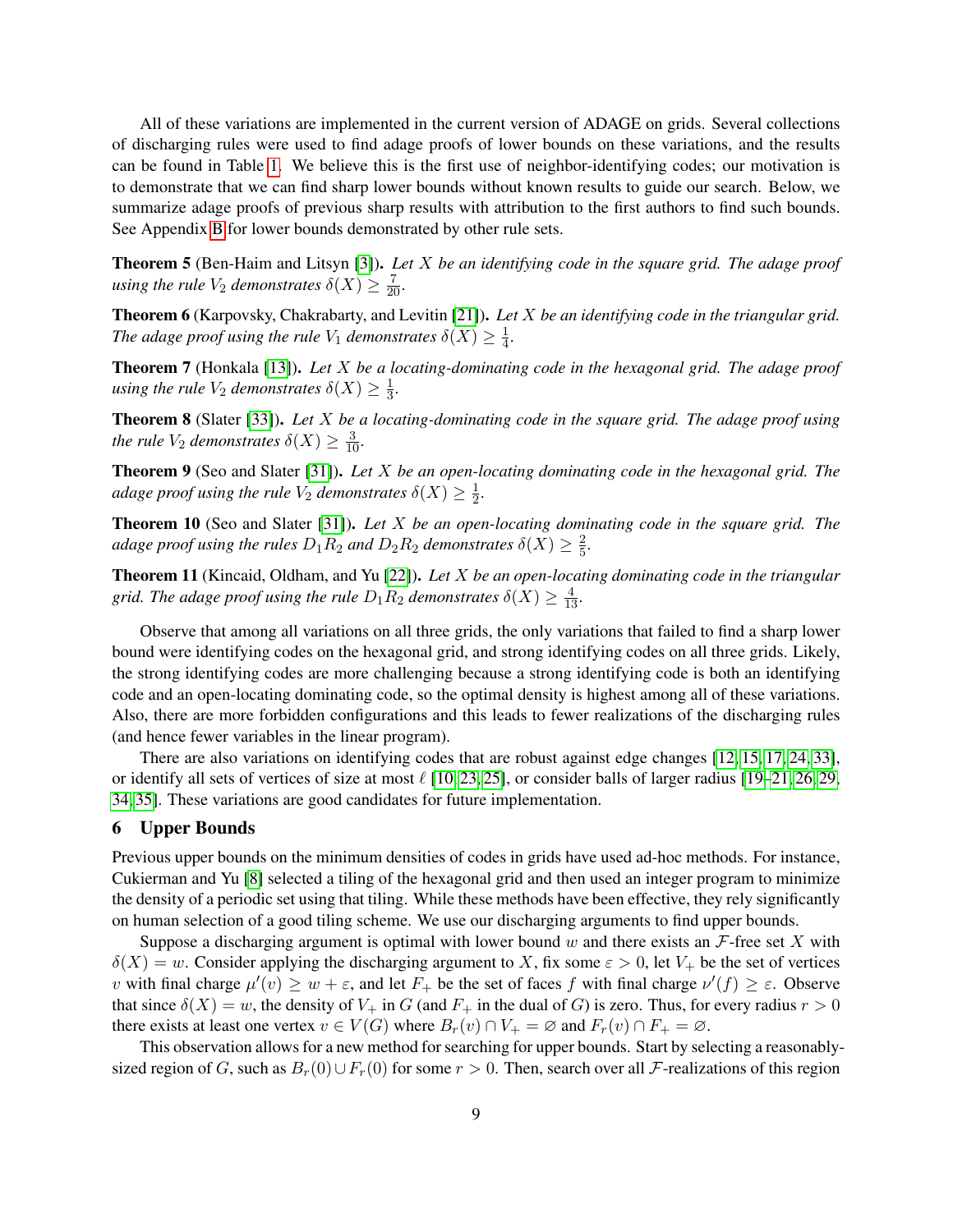<span id="page-10-1"></span>

*Figure 5:* Some periodic tilings of optimum density.

using backtrack search for a realization that satisfies  $\mu'(v) < w + \varepsilon$  and  $\nu'(f) < \varepsilon$  for all vertices v and faces f; the search can backtrack whenever all discharging rules are complete at a vertex or face and the final charge is too large. If no such realization is found, then the lower bound is *sharp* and  $\delta(X) > w$  for all  $F$ -free sets X. If such a realization is found, then we can apply automorphisms of G to attempt to cover the grid. Two automorphisms  $\sigma_1$  and  $\sigma_2$  generate a subgroup Γ. We will *accept* the automorphisms  $\sigma_1, \sigma_2$  and the realization Y if all Γ-orbits contain at least one element of  $B_r(0) \cup F_r(0)$  and there is no Γ-orbit that contains an element of Y and an element of  $B_r(0) \setminus Y$ . Using this algorithm, we determine several upper bounds that match the lower bounds given by the adage proofs. The optimal sets are shown in Figure [5.](#page-10-1)

#### <span id="page-10-0"></span>7 Conclusions and Future Work

This first application of the ADAGE framework is successful in showing alternative proofs of existing sharp bounds [\[3,](#page-11-9) [16,](#page-11-10) [21,](#page-11-7) [22,](#page-12-1) [31,](#page-12-2) [33\]](#page-12-3), and surpassing the human-written proofs of lower bounds on identifying codes in the hexagonal grid [\[5,](#page-11-8) [7,](#page-11-3) [8,](#page-11-4) [21\]](#page-11-7). The computer-automated portions of the method replace lengthy case analysis and can be more detailed than something within the reach of a human prover. However, the simple description of the discharging rules can perhaps lead to a deeper understanding of the structure and success of a discharging argument. By automating the process of assigning value to the discharging rules, a proof author can focus more on the creative process of designing rules. Thus, the most important part is to balance the strength of the rules against the size of the constraint configurations.

We have implemented several grid operations that allow us to test the discharging methods on the grids formed by almost all of the uniform convex tilings<sup>[2](#page-10-2)</sup>. Basic rules such as  $V_i$  or  $D_i R_j$  can be generated automatically, but more advanced rules that include keys and kernels must be designed by hand and tested.

All of the lower bounds presented in this paper are approximate, up to rounding error in floating point arithmetic and the numeric instability of the linear programming solver. To be completely accurate, we will implement a process to round all values to fractions and test all constraints using exact arithmetic. For smaller instances, we can solve using simplex and round to fractions easily with no error. Multiple issues arise here, though, as we use the barrier method instead of simplex due to significant time savings (our programs are very degenerate) but barrier solutions are typically in the middle of a face of the polytope and this leads to worse fractional representations. This tradeoff is non-trivial.

## Acknowledgements

Thanks to Michael Ferrara, Stephen G. Hartke, Bernard Lidický, Ryan R. Martin, and Paul S. Wenger for several very helpful discussions about the discharging method and identifying codes.

<span id="page-10-2"></span> $^{2}$ See [https://en.wikipedia.org/wiki/List\\_of\\_convex\\_uniform\\_tilings](https://en.wikipedia.org/wiki/List_of_convex_uniform_tilings).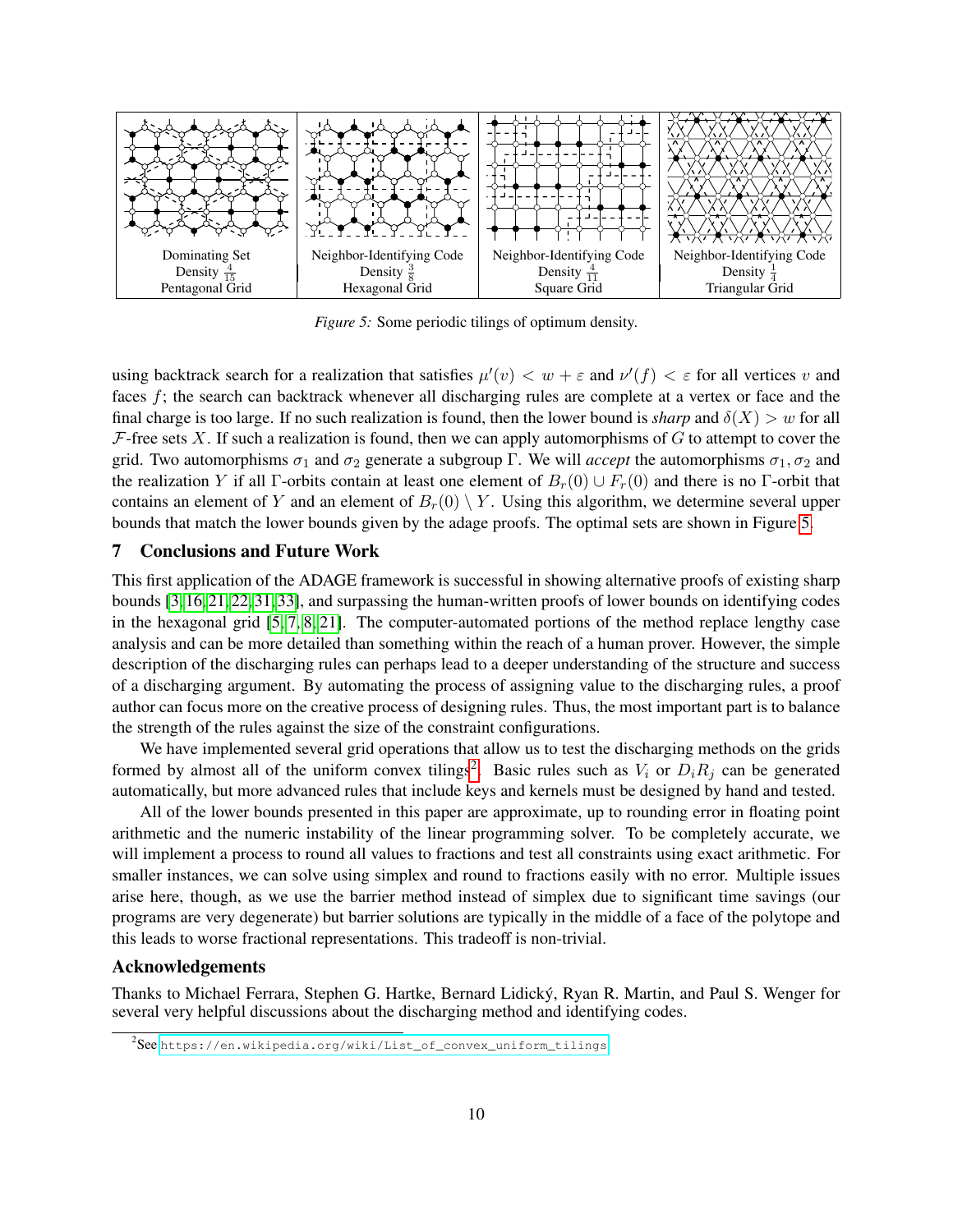#### References

- <span id="page-11-0"></span>[1] K. Appel, W. Haken, Every planar map is four colorable. Part I: Discharging. *Illinois Journal of Mathematics*, 21(3):429–490, 1977.
- <span id="page-11-1"></span>[2] K. Appel, W. Haken, J. Koch, Every planar map is four colorable. Part II: Reducibility. *Illinois Journal of Mathematics*, 21(3):491–567, 1977.
- <span id="page-11-9"></span>[3] Y. Ben-Haim and S. Litsyn. Exact minimum density of codes identifying vertices in the square grid. *SIAM Journal on Discrete Mathematics*, 19(1):69–82, 2005.
- <span id="page-11-13"></span>[4] J. Cáceres, C. Hernando, M. Mora, I. M. Pelayo, and M. L. Puertas. Locating–dominating codes: Bounds and extremal cardinalities. *Applied Mathematics and Computation*, 220:38–45, 2013.
- <span id="page-11-8"></span>[5] G. D. Cohen, I. Honkala, A. Lobstein, and G. Zémor. Bounds for codes identifying vertices in the hexagonal grid. *SIAM Journal on Discrete Mathematics*, 13(4):492–504, 2000.
- <span id="page-11-2"></span>[6] D. W. Cranston and D. B. West. A guide to the discharging method. *arXiv preprint arXiv:1306.4434*, 2013.
- <span id="page-11-3"></span>[7] D. W. Cranston and G. Yu. A new lower bound on the density of vertex identifying codes for the infinite hexagonal grid. *The Electronic Journal of Combinatorics*, 16(1):R113, 2009.
- <span id="page-11-4"></span>[8] A. Cukierman and G. Yu. New bounds on the minimum density of an identifying code for the infinite hexagonal grid. *Discrete Applied Mathematics*, 161(18):2910–2924, 2013.
- <span id="page-11-6"></span>[9] X. Dong, M. C. Vuran, and S. Irmak. Autonomous precision agriculture through integration of wireless underground sensor networks with center pivot irrigation systems. *Ad Hoc Networks*, 11(7):1975–1987, 2013.
- <span id="page-11-18"></span>[10] F. Foucaud, T. Laihonen, and A. Parreau. An improved lower bound for  $(1, \leq 2)$ -identifying codes in the king grid. *arXiv preprint arXiv:1111.2477*, 2011.
- <span id="page-11-5"></span>[11] S. G. Hartke and D. Stolee. Uniquely Kr-saturated graphs. *The Electronic Journal of Combinatorics*, 19(4):P6, 2012.
- <span id="page-11-15"></span>[12] I. Honkala. An optimal edge-robust identifying code in the triangular lattice. *Annals of Combinatorics*, 8(3):303– 323, 2004.
- <span id="page-11-14"></span>[13] I. Honkala. An optimal locating-dominating set in the infinite triangular grid. *Discrete Mathematics*, 306(21):2670–2681, 2006.
- <span id="page-11-11"></span>[14] I. Honkala. An optimal strongly identifying code in the infinite triangular grid. *The Electronic Journal of Combinatorics*, 17(1):R91, 2010.
- <span id="page-11-16"></span>[15] I. Honkala, M. G. Karpovsky, and L. B. Levitin. On robust and dynamic identifying codes. *IEEE Transactions on Information Theory*, 52(2):599–612, 2006.
- <span id="page-11-10"></span>[16] I. Honkala and T. Laihonen. On locating–dominating sets in infinite grids. *European Journal of Combinatorics*, 27(2):218–227, 2006.
- <span id="page-11-17"></span>[17] I. Honkala and T. Laihonen. On identifying codes that are robust against edge changes. *Information and Computation*, 205(7):1078–1095, 2007.
- <span id="page-11-12"></span>[18] I. Honkala, T. Laihonen, and S. Ranto. On strongly identifying codes. *Discrete Mathematics*, 254(1):191–205, 2002.
- <span id="page-11-19"></span>[19] V. Junnila. New lower bound for 2-identifying code in the square grid. *Discrete Applied Mathematics*, 161(13):2042–2051, 2013.
- [20] V. Junnila and T. Laihonen. Optimal lower bound for 2-identifying codes in the hexagonal grid. *The Electronic Journal of Combinatorics*, 19(2):P38, 2012.
- <span id="page-11-7"></span>[21] M. G. Karpovsky, K. Chakrabarty, and L. B. Levitin. On a new class of codes for identifying vertices in graphs. *IEEE Transactions on Information Theory*, 44(2):599–611, 1998.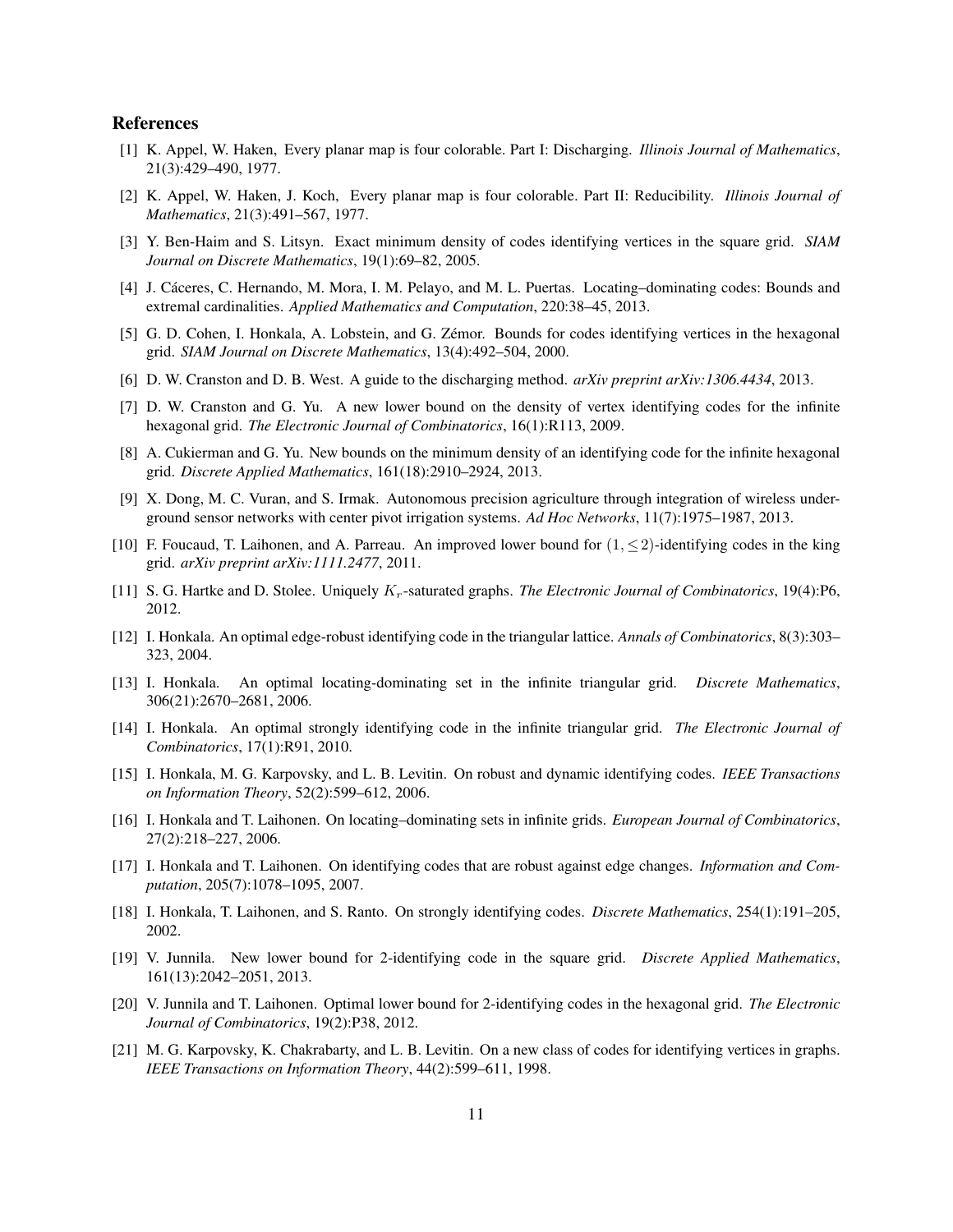- <span id="page-12-1"></span>[22] R. Kincaid, A. Oldham, and G. Yu. Optimal open-locating-dominating sets in infinite triangular grids. *Discrete Applied Mathematics*, 2015.
- <span id="page-12-9"></span>[23] T. Laihonen. On optimal edge-robust and vertex-robust (1, ≤`)-identifying codes. *SIAM Journal on Discrete Mathematics*, 18(4):825–834, 2005.
- <span id="page-12-8"></span>[24] T. Laihonen. On robust identification in the square and king grids. *Discrete Applied Mathematics*, 154(17):2499– 2510, 2006.
- <span id="page-12-10"></span>[25] T. Laihonen. Optimal t-edge-robust r-identifying codes in the king lattice. *Graphs and Combinatorics*, 22(4):487–496, 2006.
- <span id="page-12-11"></span>[26] R. Martin and B. Stanton. Lower bounds for identifying codes in some infinite grids. *The Electronic Journal of Combinatorics*, 17(R122):1, 2010.
- <span id="page-12-4"></span>[27] A. A. Razborov. Flag algebras. *The Journal of Symbolic Logic*, 72(04):1239–1282, 2007.
- <span id="page-12-5"></span>[28] A. A. Razborov. Flag algebras: an interim report. In *The Mathematics of Paul Erdős II*, pages 207–232. Springer, 2013.
- <span id="page-12-12"></span>[29] D. L. Roberts and F. S. Roberts. Locating sensors in paths and cycles: The case of 2-identifying codes. *European Journal of Combinatorics*, 29(1):72–82, 2008.
- <span id="page-12-0"></span>[30] N. Robertson, D. Sanders, P. Seymour, and R. Thomas. The four-colour theorem. *Journal of Combinatorial Theory, Series B*, 70(1):2–44, 1997.
- <span id="page-12-2"></span>[31] S. J. Seo and P. J. Slater. Open neighborhood locating-dominating sets. *Australasian J. Combin*, 46:109–120, 2010.
- <span id="page-12-7"></span>[32] P. J. Slater. Locating dominating sets and locating-dominating sets. In *Graph Theory, Combinatorics and Applications: Proceedings of the Seventh Quadrennial International Conference on the Theory and Applications of Graphs*, volume 2, pages 1073–1079, 1995.
- <span id="page-12-3"></span>[33] P. J. Slater. Fault-tolerant locating-dominating sets. *Discrete Mathematics*, 249(1):179–189, 2002.
- <span id="page-12-13"></span>[34] B. Stanton. Improved bounds for r-identifying codes of the hex grid. *SIAM Journal on Discrete Mathematics*, 25(1):159–169, 2011.
- <span id="page-12-14"></span>[35] J. Ville and T. Laihonen. Optimality of a 2-identifying code in the hexagonal grid. In *WCC 2011-Workshop on coding and cryptography*, pages 47–56, 2011.
- <span id="page-12-6"></span>[36] D. B. West. *Introduction to graph theory*, volume 2. Prentice Hall Upper Saddle River, 2001.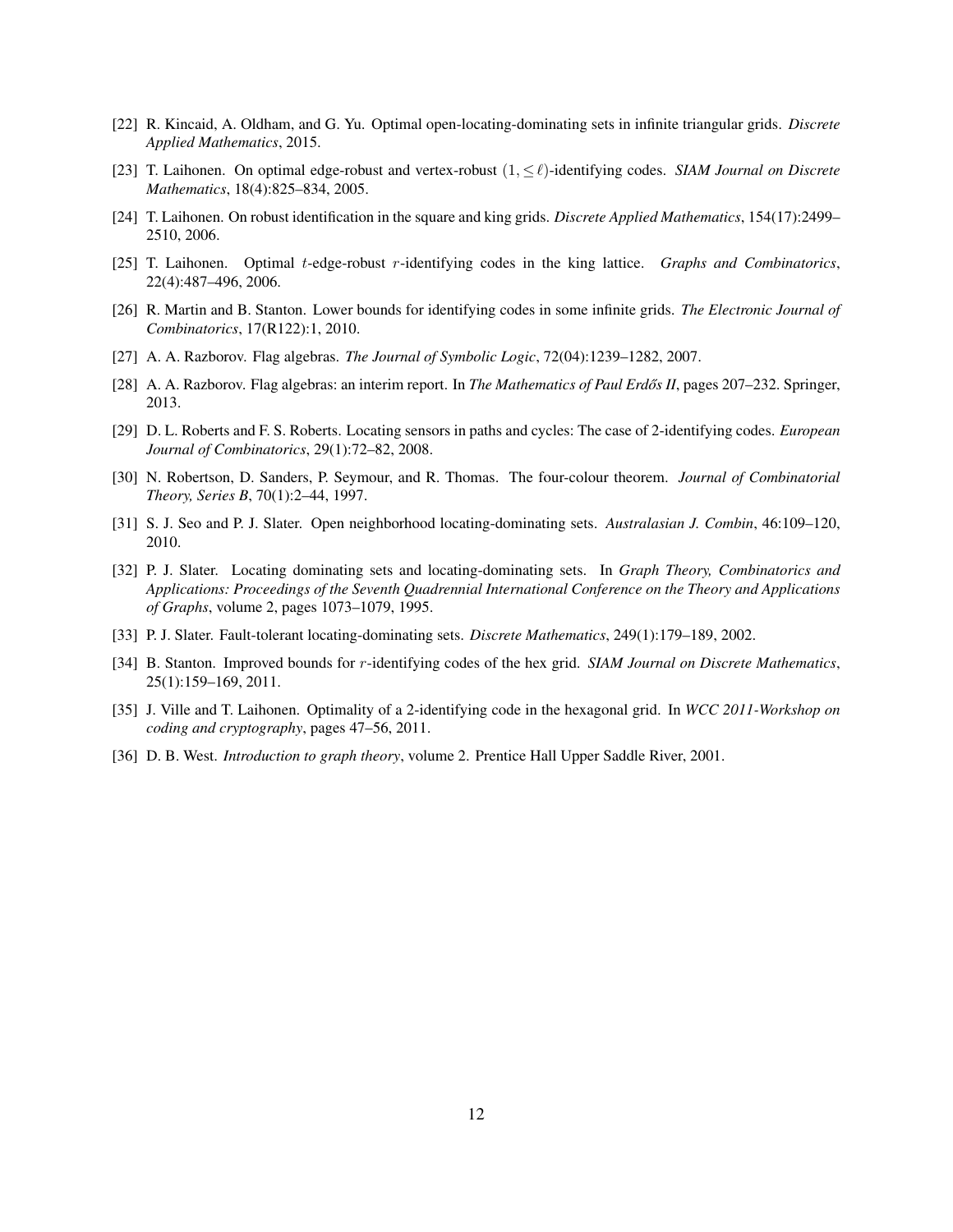

Figure 6: Examples of rules in the four grids. *Figure 6:* Examples of rules in the four grids.

<span id="page-13-0"></span>**A** Discharging Rules Discharging Rules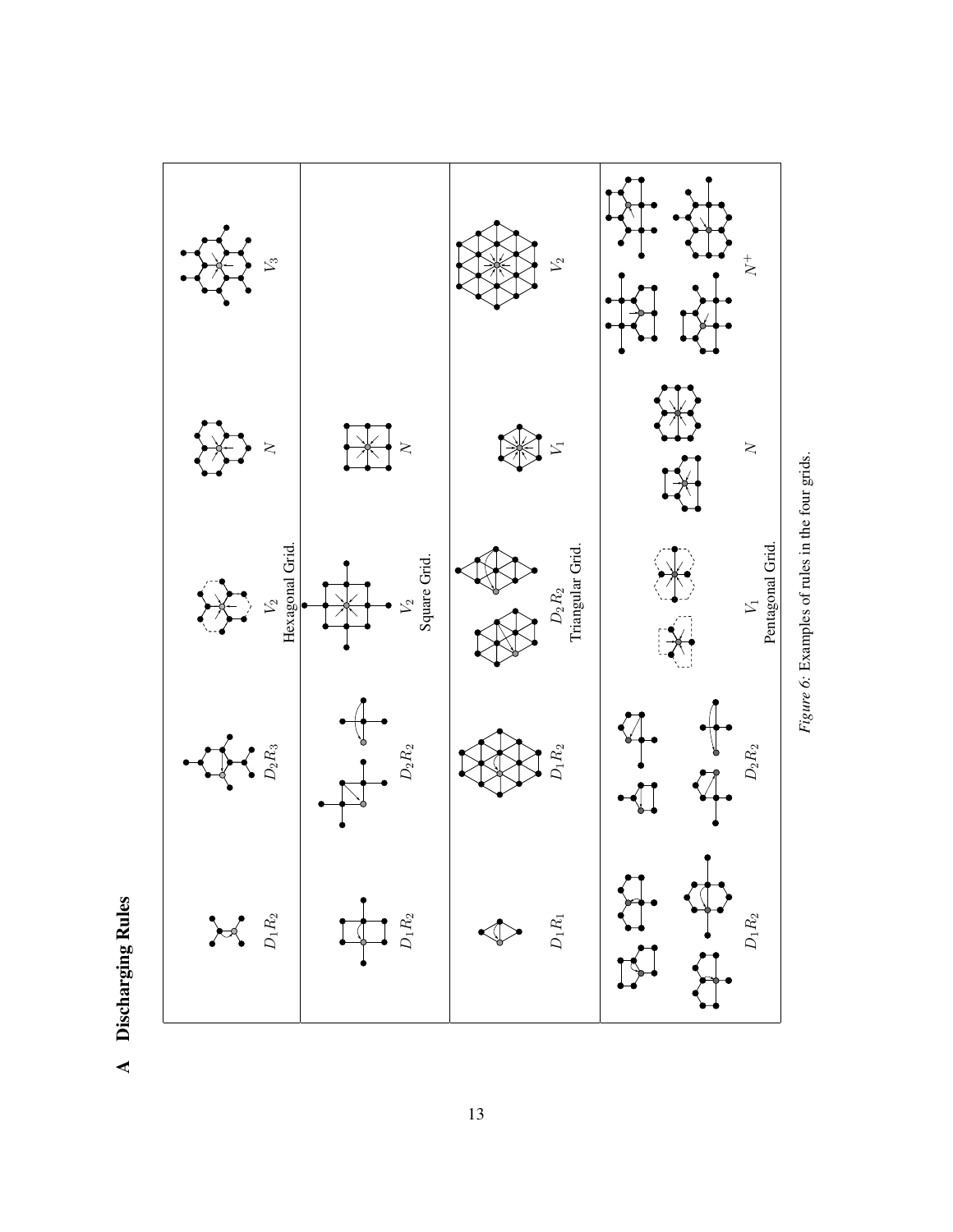<span id="page-14-1"></span><span id="page-14-0"></span>

|  | <b>B</b> Bounds on Codes Using ADAGE |  |  |  |  |
|--|--------------------------------------|--|--|--|--|
|--|--------------------------------------|--|--|--|--|

| Set Type                          |                                 | <b>Hexagonal Grid</b>                                                                   | <b>Square Grid</b>              |                                                                                      |  |
|-----------------------------------|---------------------------------|-----------------------------------------------------------------------------------------|---------------------------------|--------------------------------------------------------------------------------------|--|
| Dominating Set                    | $V_1$                           | $\frac{1}{4} \approx 0.250000^*$                                                        | $V_1$                           | $\frac{1}{5} \approx 0.200000*$                                                      |  |
| <b>Identifying Code</b>           | $\cal N$<br>Upper [5]:          | $\frac{23}{55} \approx 0.418182^{\dagger}$<br>$\frac{3}{7} \approx 0.428571^{\ddagger}$ | $D_1R_2, D_2R_2$<br>Upper [3]:  | $\frac{7}{20} \approx 0.350000^*$<br>$\frac{7}{20} \approx 0.350000^*$               |  |
| <b>Strong Identifying</b><br>Code | $D_1R_2, D_2R_2$<br>Upper [14]: | $\frac{8}{17} \approx 0.470588$<br>$\frac{1}{2} \approx 0.500000^*$                     | $D_1R_2, D_2R_2$<br>Upper [14]: | $\frac{7}{18} \approx 0.388889$<br>$\frac{2}{5} \approx 0.400000*$                   |  |
| Locating-Dominating<br>Code       | $V_{2}$<br><i>Upper</i> [16]:   | $\frac{1}{3} \approx 0.333333^*$<br>$\frac{1}{3} \approx 0.333333^*$                    | $V_2$<br><i>Upper</i> [33]:     | $\frac{3}{10} \approx 0.300000*$<br>$\frac{3}{10} \approx 0.300000*$                 |  |
| OLD Code                          | $D_1R_2, D_2R_2$<br>Upper [31]: | $\frac{1}{2} \approx 0.500000^*$<br>$\frac{1}{2} \approx 0.500000^*$                    | Upper [31]:                     | $D_1 R_2, D_2 R_2 \frac{2}{5} \approx 0.400000^*$<br>$\frac{2}{5} \approx 0.400000*$ |  |
| Neighbor-Identifying<br>Code      | $V_1$                           | $\frac{3}{8} \approx 0.375000^*$<br><i>Upper</i> : $\frac{3}{8} \approx 0.375000^*$     | $V_1$<br>Upper:                 | $\frac{3}{11} \approx 0.272727^*$<br>$\frac{3}{11} \approx 0.272727^*$               |  |
|                                   |                                 |                                                                                         |                                 |                                                                                      |  |
| Set Type                          |                                 | <b>Triangular Grid</b>                                                                  |                                 | <b>Pentagonal Grid</b>                                                               |  |
| Dominating Set                    | $V_1$                           | $\frac{1}{7} \approx 0.142857^*$                                                        |                                 | $V_1 \frac{4}{15} \approx 0.266666^*$                                                |  |
| <b>Identifying Code</b>           | Upper [21]:                     | $D_1 R_2 = \frac{1}{4} \approx 0.250000^*$<br>$\frac{1}{4} \approx 0.250000^*$          |                                 | $N^+$ $\frac{5}{13} \approx 0.384615$                                                |  |
| <b>Strong Identifying</b><br>Code | Upper [14]:                     | $D_1 R_2 \frac{4}{13} \approx 0.307692$<br>$\frac{6}{19} \approx 0.315789^*$            | $V_2$                           | $\frac{5}{12} \approx 0.416666$                                                      |  |
| Locating-Dominating<br>Code       | $V_2$<br><i>Upper</i> [13]:     | $\frac{12}{53} \approx 0.226415$<br>$\frac{13}{57} \approx 0.228070^*$                  | $V_2$                           | $\frac{22}{69} \approx 0.318841$                                                     |  |
| OLD Code                          | Upper [22]:                     | $D_1 R_2 \frac{4}{13} \approx 0.307692^*$<br>$\frac{4}{13} \approx 0.307692^*$          | $D_1 R_2, D_2 R_2$              | $\frac{4}{9} \approx 0.444444$                                                       |  |

<sup>∗</sup> Bound given is optimal lower bound on density.

† Bound given is current-best lower bound on density, but may not be optimal.

‡ Bound given is current-best upper bound on density, but may not be optimal.

*Table 1:* Density lower bounds for various set types in various grids, using various discharging rules.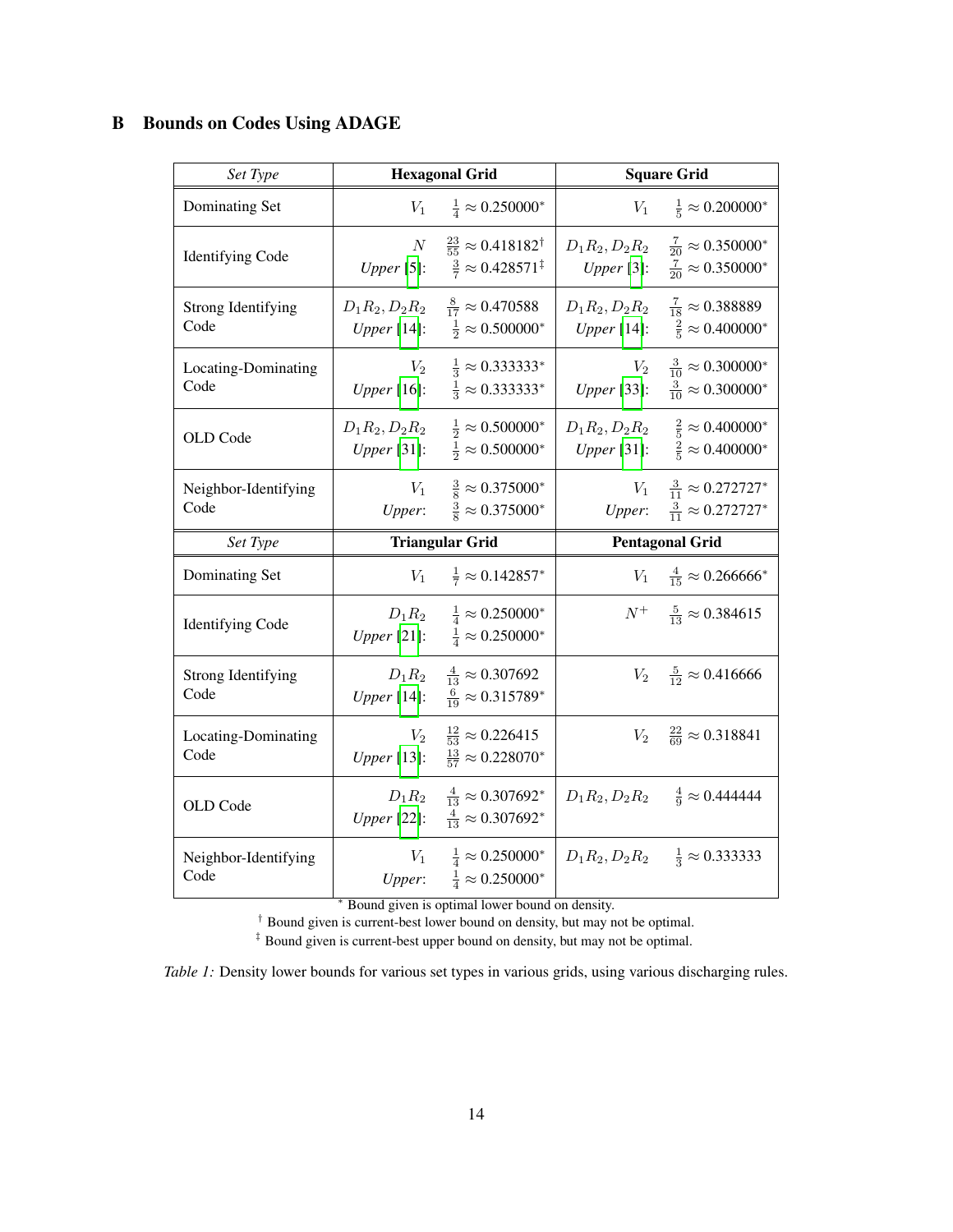## C Proof of Theorem [3](#page-4-1)

*Proof of Theorem* [3.](#page-4-1) By Observation [2,](#page-3-1) we can select the zero vertex  $v_0$  and zero face  $f_0$  such that  $|B_d(v_0)| =$  $\max\{|B_d(v)| : v \in V(G)\}\$  and  $|F_d(f_0)| = \max\{|F_d(f)| : f \in F(G)\}.$ 

Recall that by the definitions of  $\mu$  and  $\nu$ ,

<span id="page-15-0"></span>
$$
\delta(X) = \limsup_{r \to \infty} \frac{|X \cap B_r(v_0)|}{|B_r(v_0)|} = \limsup_{r \to \infty} \frac{\sum_{v \in B_r(v_0)} \mu(v) + \sum_{f \in F_r(v_0)} \nu(f)}{|B_r(v_0)|}
$$
(1)

By hypothesis,

<span id="page-15-1"></span>
$$
\limsup_{r \to \infty} \frac{\sum_{v \in B_r(v_0)} \mu'(v) + \sum_{f \in F_r(v_0)} \nu'(f)}{|B_r(v_0)|} \ge \limsup_{r \to \infty} \frac{\sum_{v \in B_r(v_0)} w + \sum_{f \in F_r(v_0)} 0}{|B_r(v_0)|} = w.
$$
 (2)

Our goal is to prove that the limit at the end of [\(1\)](#page-15-0) and the limit at the beginning of [\(2\)](#page-15-1) are equal, thereby showing that  $\delta(X) \geq w$ .

Using the definition of  $\mu'$  and  $\nu'$  and the fact that  $D_X$  is  $(c, d)$ -local, we find that the absolute difference  $\begin{array}{c} \begin{array}{c} \begin{array}{c} \end{array} \\ \begin{array}{c} \end{array} \end{array} \end{array}$  $\sum_{v \in B_r(v_0)} [\mu'(v) - \mu(v)] + \sum_{f \in F_r(v_0)} [\nu'(f) - \nu(f)]$  is equal to the magnitude of the charge that  $D_X$ exchanges across the boundaries of  $B_r(v_0)$  and  $F_r(v_0)$ :

$$
\left| \sum_{v \in B_r(v_0)} \left[ \sum_{u \notin B_r(v_0)} D_X(u, v) + \sum_{g \notin F_r(v_0)} D_X(g, v) \right] + \sum_{f \in F_r(v_0)} \left[ \sum_{u \notin B_r(v_0)} D_X(u, v) + \sum_{g \notin F_r(v_0)} D_X(g, f) \right] \right|
$$
  
\n
$$
\leq \sum_{u \in B_{r+d}(v_0) \setminus B_r(v_0)} \left[ \sum_{v \in B_d(u)} |D_X(u, v)| + \sum_{f \in F_d(u)} |D_X(u, f)| \right]
$$
  
\n
$$
+ \sum_{g \in F_{r+d}(v_0) \setminus F_r(v_0)} \left[ \sum_{v \in B_d(g)} |D_X(g, v)| + \sum_{f \in F_d(g)} |D_X(g, f)| \right]
$$
  
\n
$$
\leq |B_{r+d}(v_0) \setminus B_r(v_0)| \cdot ||B_d(v_0)| + |F_d(v_0)|| \cdot c + |F_{r+d}(v_0) \setminus F_r(v_0)| \cdot ||B_d(f_0)| + |F_d(f_0)|| \cdot c
$$
  
\n
$$
\leq c' \cdot [|B_{r+d}(v_0) \setminus B_r(v_0)| + |F_{r+d}(v_0) \setminus F_r(v_0)||,
$$

where  $c' = c \left[ |B_d(v_0)| + |F_d(f_0)| \right]$ . Since G is amenable and has finite maximum degree  $\Delta(G)$ ,

$$
\limsup_{r \to \infty} \frac{c'|B_{r+d}(v_0) \setminus B_r(v_0)| + |F_{r+d}(v_0) \setminus F_r(v_0)|}{|B_r(v_0)|} \le \limsup_{r \to \infty} \frac{c'(\Delta(G) + 1)|B_{r+d}(v_0) \setminus B_r(v_0)|}{|B_r(v_0)|} = 0,
$$

and therefore

$$
\limsup_{r \to \infty} \frac{\left| \sum_{v \in B_r(v_0)} \left[ \mu'(v) - \mu(v) \right] + \sum_{f \in F_r(v_0)} \left[ \nu'(f) - \nu(f) \right] \right|}{|B_r(v_0)|} = 0,
$$

proving the claim.